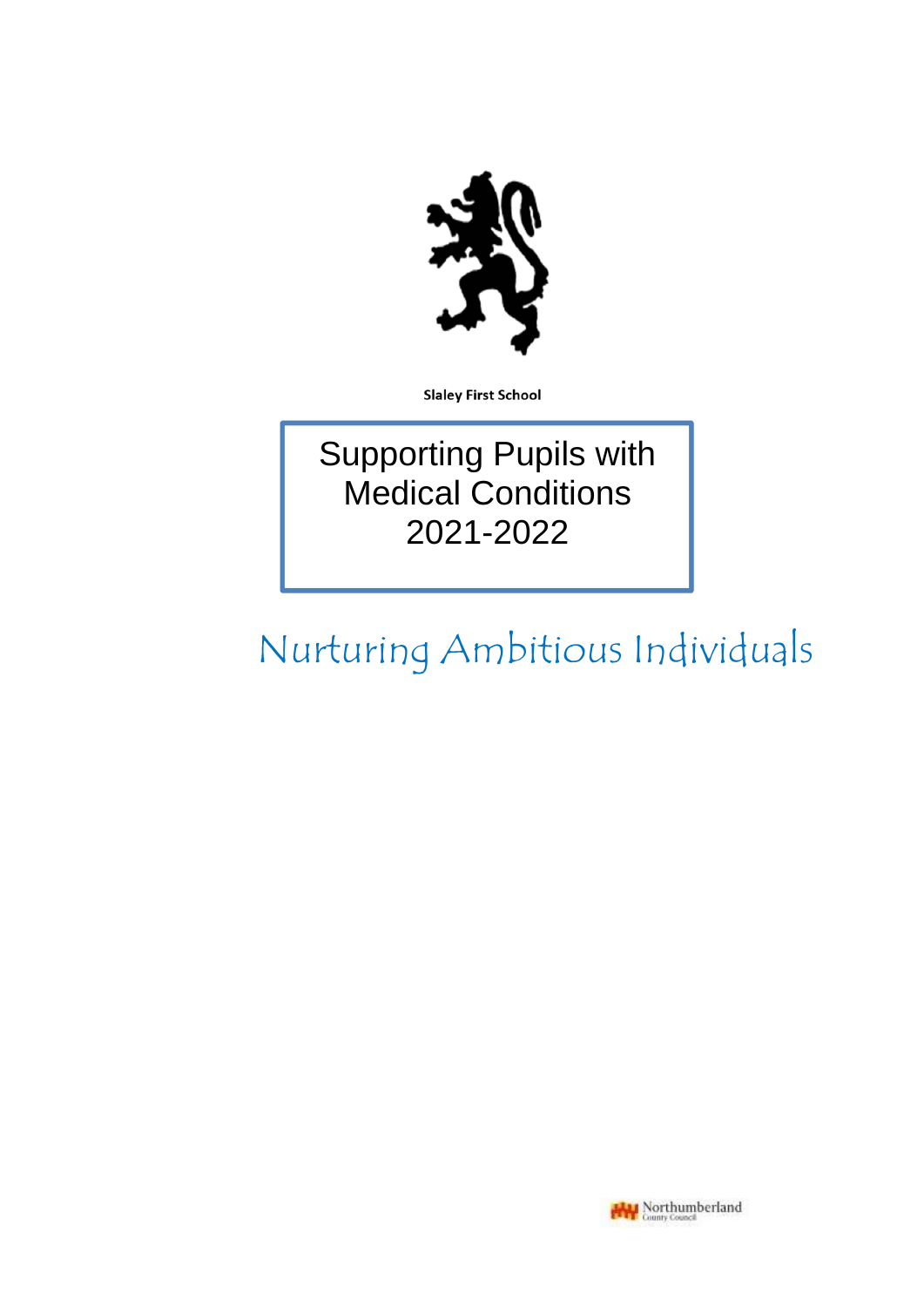# <span id="page-1-0"></span>**Contents**

| <b>Contents</b>                                                                                                                                                                                                                     | 1                                                              |
|-------------------------------------------------------------------------------------------------------------------------------------------------------------------------------------------------------------------------------------|----------------------------------------------------------------|
| <b>Introduction</b><br><b>Useful Documents</b><br><b>Useful Contacts</b>                                                                                                                                                            | $\overline{\mathbf{2}}$<br>$\overline{4}$<br>5                 |
| <b>Roles and Responsibilities</b><br>Responsibility of Parents<br>Responsibility of Health Care Professionals<br>Responsibility of School Staff<br>Day Trips, Residential Visits and Sporting Activities<br>Liability and Indemnity | $\overline{\mathbf{z}}$<br>$\overline{7}$<br>7<br>8<br>9<br>10 |
| <b>General Procedures</b>                                                                                                                                                                                                           | 10                                                             |
| <b>Refusal or Forgetting to Take Medication</b>                                                                                                                                                                                     | 11                                                             |
| <b>Non-prescribed Medication</b>                                                                                                                                                                                                    | 11                                                             |
| <b>Individual Healthcare Plan</b>                                                                                                                                                                                                   | 13                                                             |
| <b>Practical Advice for Common Conditions</b>                                                                                                                                                                                       | 15                                                             |
| <b>Anaphylaxis</b><br>Spare Emergency AAI                                                                                                                                                                                           | 15<br>18                                                       |
| <b>Asthma</b><br><b>Emergency Salbutamol Inhalers in Schools</b>                                                                                                                                                                    | 21<br>25                                                       |
| <b>Diabetes</b>                                                                                                                                                                                                                     | 30                                                             |
| <b>Epilepsy</b>                                                                                                                                                                                                                     | 33                                                             |
| <b>Unacceptable Practice</b>                                                                                                                                                                                                        | 37                                                             |
| <b>Complaints</b>                                                                                                                                                                                                                   | 38                                                             |
| <b>Appendices</b>                                                                                                                                                                                                                   | 39                                                             |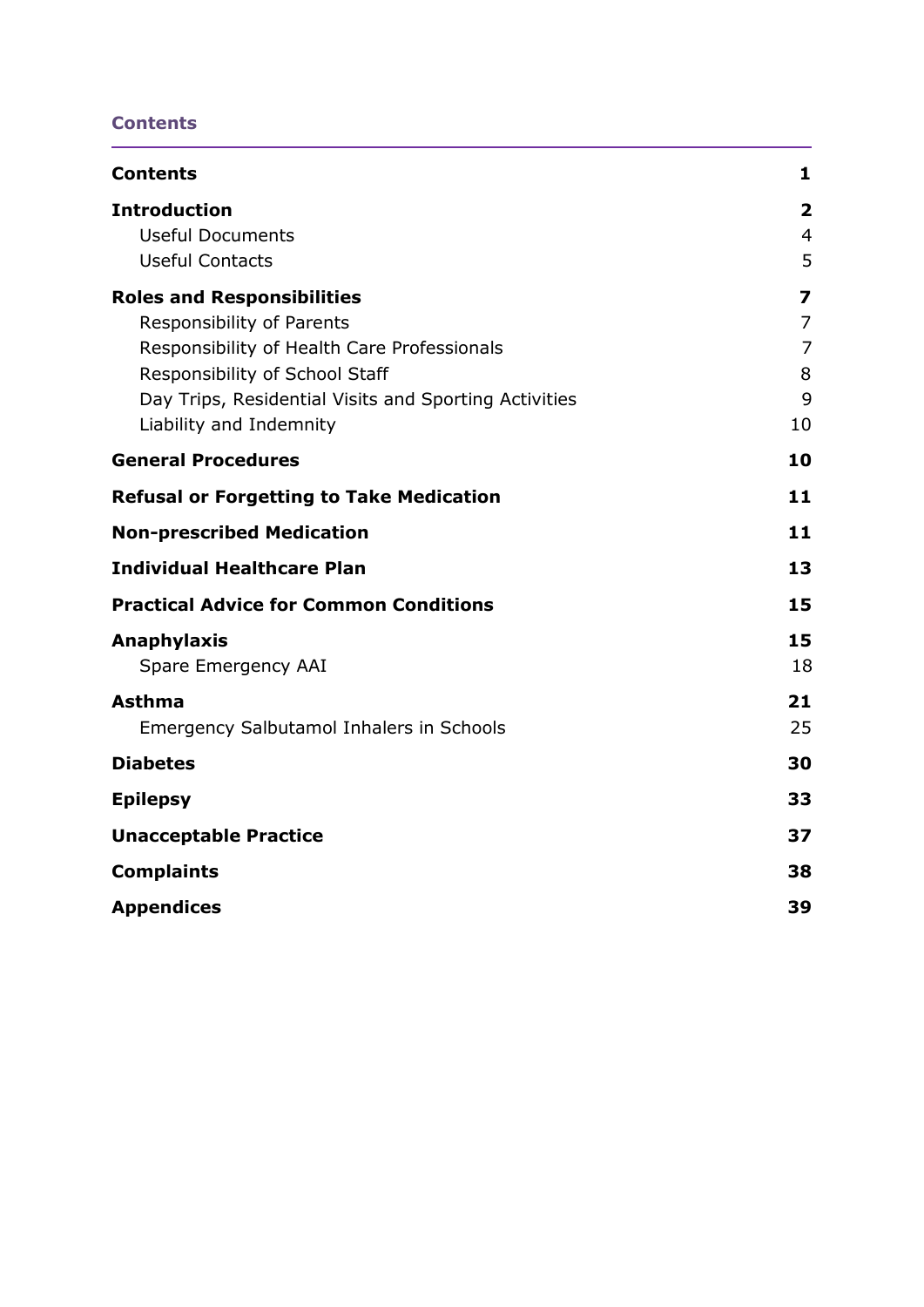# <span id="page-2-0"></span>**Introduction**

The County Council's Corporate Health and Safety Team has prepared this model policy in consultation with paediatricians from Northumbria Healthcare NHS Foundation Trust. The content is based upon the Department for Education's (DfE) document entitled ['Supporting pupils at school with medical conditions'](https://www.gov.uk/government/uploads/system/uploads/attachment_data/file/349435/Statutory_guidance_on_supporting_pupils_at_school_with_medical_conditions.pdf) which was published in December 2015.

## **What's new?**

*July 2019*

A review of the County Council's model policy was completed in July 2019 to to take account of guidance issued by the Department of Health (DoH) on the use of adrenaline auto-injectors (AAI) in schools.

From 1 October 2017 the Human Medicines (Amendment) Regulations 2017 were amended to allow schools to purchase spare adrenaline auto-injector (AAI) devices, without a prescription, for emergency use in children who are at risk of anaphylaxis, in instances where their own device is not available or not working (e.g. because it is broken, or out-of-date). Even when a child has not been prescribed an AAI, in certain circumstances it is now permissible to administer the school's emergency AAI. The DoH document "Guidance on the use of [adrenaline auto-injectors in](https://assets.publishing.service.gov.uk/government/uploads/system/uploads/attachment_data/file/645476/Adrenaline_auto_injectors_in_schools.pdf) [Schools](https://assets.publishing.service.gov.uk/government/uploads/system/uploads/attachment_data/file/645476/Adrenaline_auto_injectors_in_schools.pdf)" dated September 2017 provides detailed advice to schools that wish to keep a spare emergency AAI on site. The decision to keep spare AAIs lies with the school, it is not a mandatory requirement.

# *December 2019*

Since the last review of this policy in July 2019, the NHS North of England Commissioning Support Unit has issued [guidance to Local Authorities](https://drive.google.com/open?id=1COplVc0AU-TqKEJ_fSPEiR9mouuSp11c) in relation to the administration of non-prescribed medication, commonly known as over the counter medication, within schools. This is based on national guidance from NHS England to GPs aimed at curbing the routine prescribing of products that are for:

- A self-limiting condition, which does not require any medical advice or treatment as it will clear up on its own, such as sore throats, coughs and colds
- A condition that is suitable for self-care, which can be treated with items that can easily be purchased over the counter from a pharmacy, such as indigestion, mouth ulcers and warts and verrucae.

To clarify, GPs in Northumberland will no longer be routinely prescribing medication which is otherwise available over the counter in a pharmacy, although there will be exceptions to this in specific cases. The NHS anticipate that restricting prescribing for minor conditions could save up to  $£136m$ .

The previous NCC policy only allowed *prescribed* medication to be administered within schools, the exception to this being paracetamol. This policy has been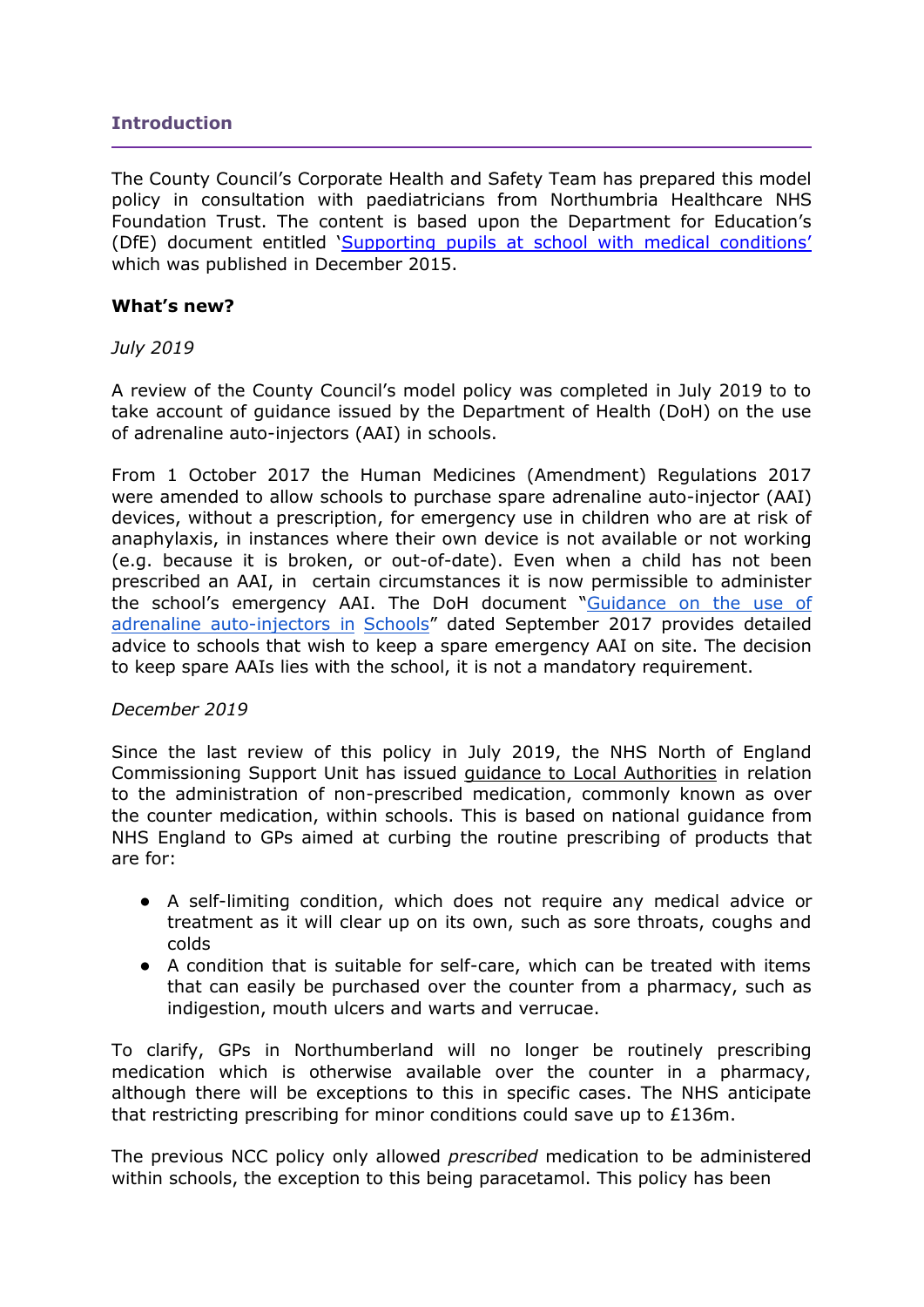amended to include this change in direction from the NHS, as schools may get requests from parents to administer non-prescription medication. This is covered further on page 12.

# **Creating your own School policy for "Supporting Pupils with Medical Conditions"**

Heads and governors should note that from 1 September 2014 section 100 of the Children and Families Act 2014 placed a statutory duty on governing bodies (rather than Local Authorities) to ensure that arrangements are in place to support pupils with medical conditions whilst they are at school.

Schools should treat this policy as a template and adapt it to include the specific arrangements in place at their school. This approach is similar to that adopted for the Model School Safety Policy. It is essential that any procedures adopted from this model policy are followed in practice.

Adopting this policy will ensure that governing bodies have accurate, up-to-date information and will ensure compliance with statutory requirements. Governors can be satisfied that such measures align with their wider safeguarding duties.

Schools should publicise their own policy to parents and this may be best achieved by placing it on the school's own webpage.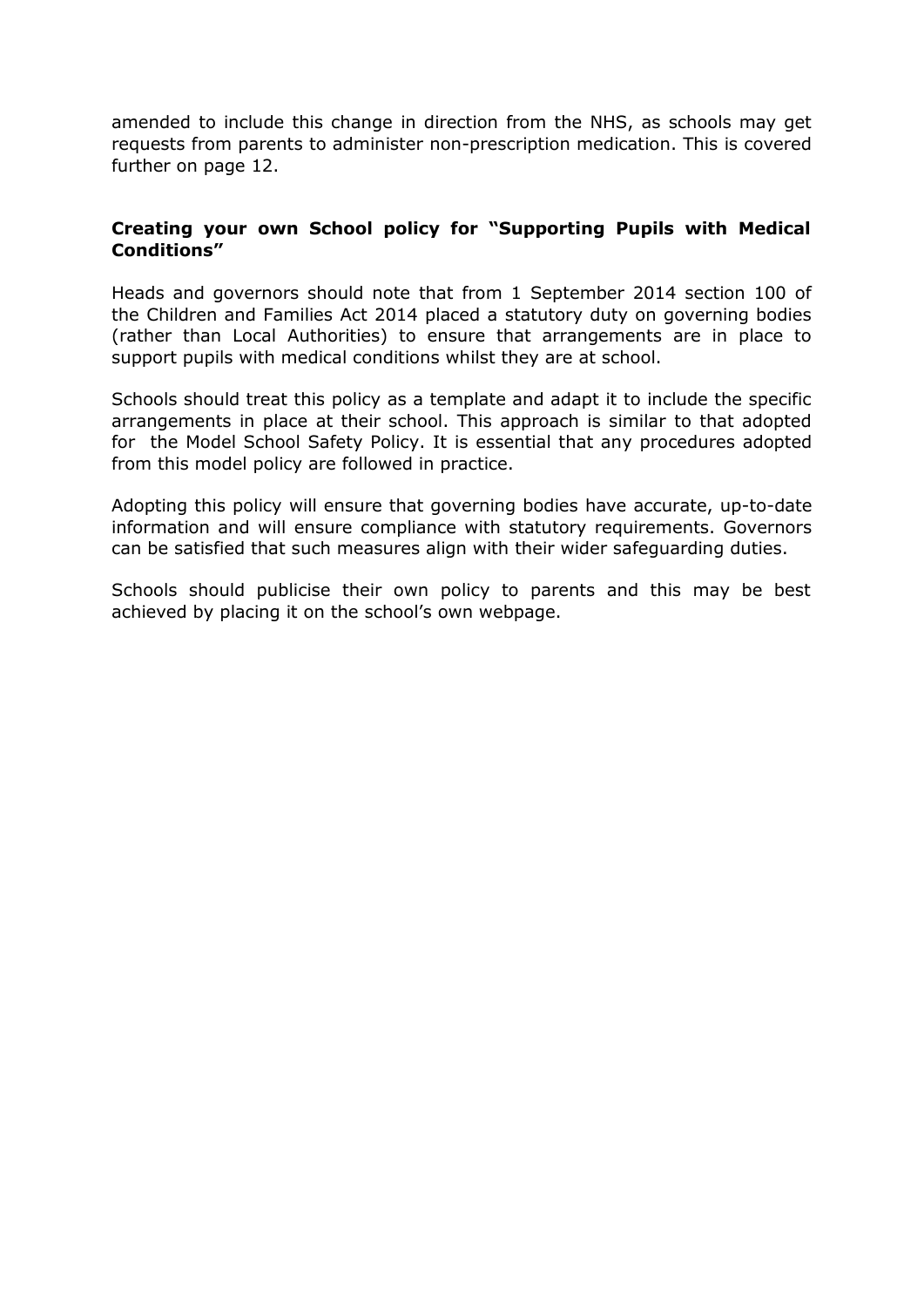# <span id="page-4-0"></span>**Useful Documents**

| Document                                                                                                                                                                                                                                         |                                                                                                                                                                                 |
|--------------------------------------------------------------------------------------------------------------------------------------------------------------------------------------------------------------------------------------------------|---------------------------------------------------------------------------------------------------------------------------------------------------------------------------------|
| 'Supporting pupils at school<br>with medical conditions (DfE)                                                                                                                                                                                    | 'Supporting<br>pupils at school<br>with medical conditions                                                                                                                      |
| 'Guidance on the use of<br>emergency salbutamol inhalers in<br>school' (DoH)                                                                                                                                                                     | 'Guidance on the use of emergency<br>salbutamol inhalers in school'                                                                                                             |
| 'Guidance on the use of<br>adrenaline auto-injectors in Schools'<br>(DoH)                                                                                                                                                                        | Guidance on the use of<br>adrenaline auto-injectors in Schools                                                                                                                  |
| 'Reasonable Adjustments for Disabled<br>Pupils Guidance for Schools in<br>England' (Equality and Human Rights<br>Commission)<br>(NB Applicable to all children and<br>young people with additional needs,<br>not just physical and health needs) | https://www.equalityhumanrights.com<br>/sit<br>es/default/files/reasonable adjustmen<br>ts<br>for disabled pupils 1.pdf                                                         |
| 'Data protection: a<br>toolkit for schools'<br>(DfE)<br>(p74 - information on record<br>retention periods for medical<br>records)                                                                                                                | https://assets.publishing.service.gov.<br>uk/<br>government/uploads/system/uploads/<br>att<br>achment data/file/747620/Data Prot<br>ecti<br>on Toolkit for Schools OpenBeta.pdf |
| 'Medicines Optimisation - Guidance:<br>Non-Prescribed Medicines in<br>Schools'                                                                                                                                                                   | https://drive.google.com/open?id=1C<br>Opl Vc0AU-TqKEJ fSPEiR9mouuSp11c                                                                                                         |
| NHS Child Health App for parents                                                                                                                                                                                                                 | https://apps.apple.com/gb/app/nhs-<br>child<br>-health/id1113584434 or via the<br>google store                                                                                  |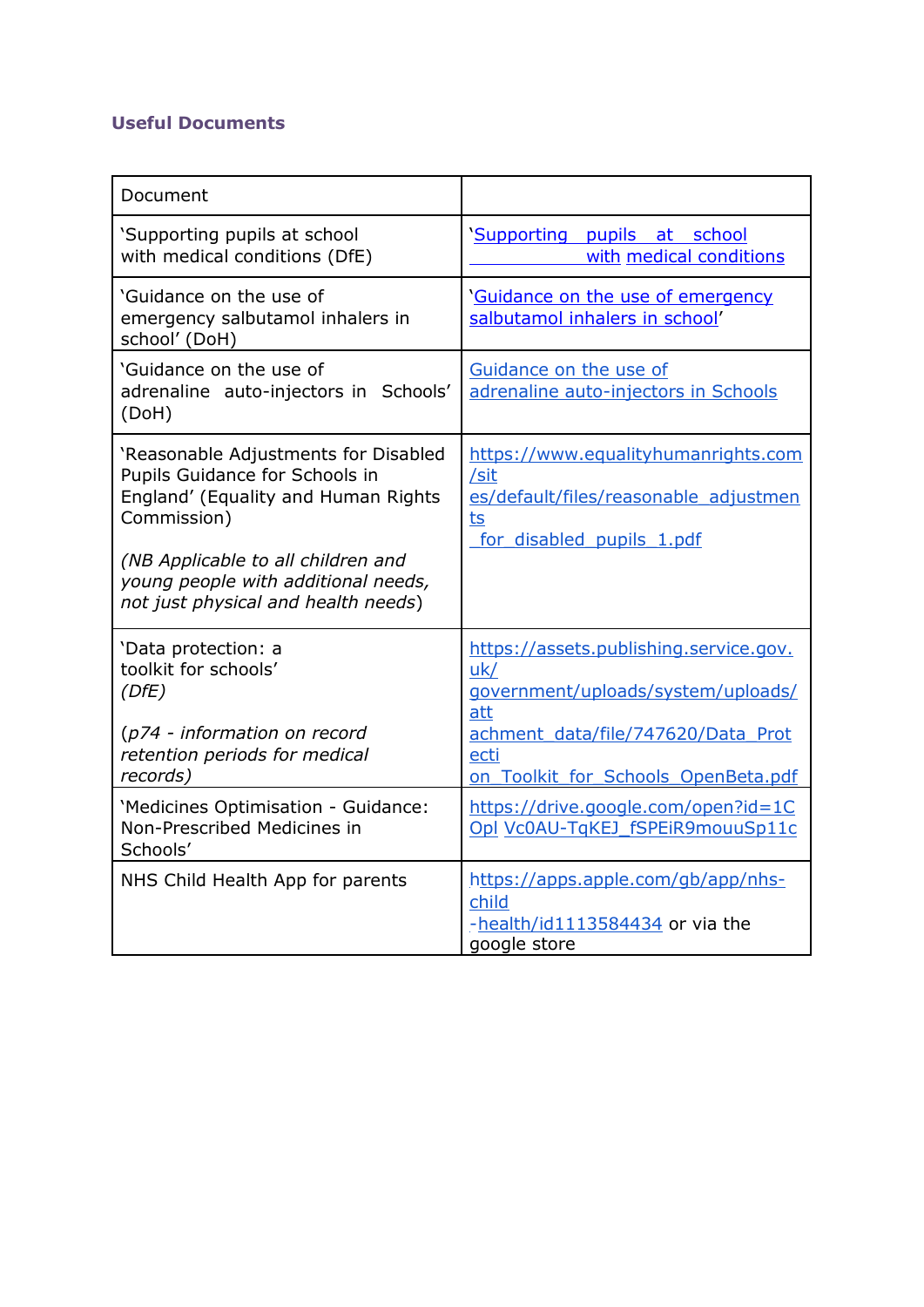# <span id="page-5-0"></span>**Useful Contacts**

Further information, including details of those services mentioned in the table below, can be found on the following websites:

[Northumbria Healthcare NHS Foundation](https://www.northumbria.nhs.uk/our-services/childrens-services/)  [Trust](https://www.northumbria.nhs.uk/our-services/childrens-services/) [Northumberland County Council](https://www.northumberland.gov.uk/Children/Northumberland-Local-Offer-SEND-0-to-25-years/Health.aspx)

| <b>Name</b>                                      | <b>Contact Details</b>                                                                                                                                                                                                                                                                                                                                                                                                       |
|--------------------------------------------------|------------------------------------------------------------------------------------------------------------------------------------------------------------------------------------------------------------------------------------------------------------------------------------------------------------------------------------------------------------------------------------------------------------------------------|
| <b>Public Health</b><br>Nurse (School<br>Nurse)  | Child Health Centre, Wansbeck Hospital, Ashington -<br>01670 564048<br>Eddie Ferguson House, Blyth - 01670 629670<br>Corbridge Health Centre, Hexham - 01434<br>636939 Prudhoe Health Centre, Prudhoe -<br>01661 832512 Tweedmouth Clinic, Berwick -<br>01289 356962<br>Broomhill Health Centre, Amble- 01670 761908<br>Morpeth NHS Centre - 01670 500939<br>Can assist with anaphylaxis, continence training and<br>support |
| Children's<br><b>Community Nurse</b>             | 01670 564070                                                                                                                                                                                                                                                                                                                                                                                                                 |
| Community<br>Paediatrician<br>Service            | <b>Morpeth/Ashington/Berwick</b><br>Wansbeck Child Health Centre - 01670 564030<br><b>Blyth/Cramlington</b><br>Paediatric secretaries - 01670 396467<br><b>Tynedale/Hexham</b><br>Hexham General Hospital - 01434 655395                                                                                                                                                                                                     |
| <b>Special School Nurse</b>                      | Team Lead, Elaine Davies - 0191 6432591<br>Hexham Priory School - 01434 613440<br>Barndale School - 01665 602541<br>The Centre, Josephine Butler Campus - 01670 844322<br>The Grove School, Berwick Upon Tweed - 01289<br>306390                                                                                                                                                                                             |
| Specialist Epilepsy and<br><b>Diabetes Nurse</b> | Contact via switchboard at North Tyneside General<br>Hospital Tel: 0344 811 811.                                                                                                                                                                                                                                                                                                                                             |
| Clinical<br>Designated<br>Officer                | Sam Barron<br>Tel: 01670 622747<br>Email: Samantha.Barron@northumberland.gov.uk                                                                                                                                                                                                                                                                                                                                              |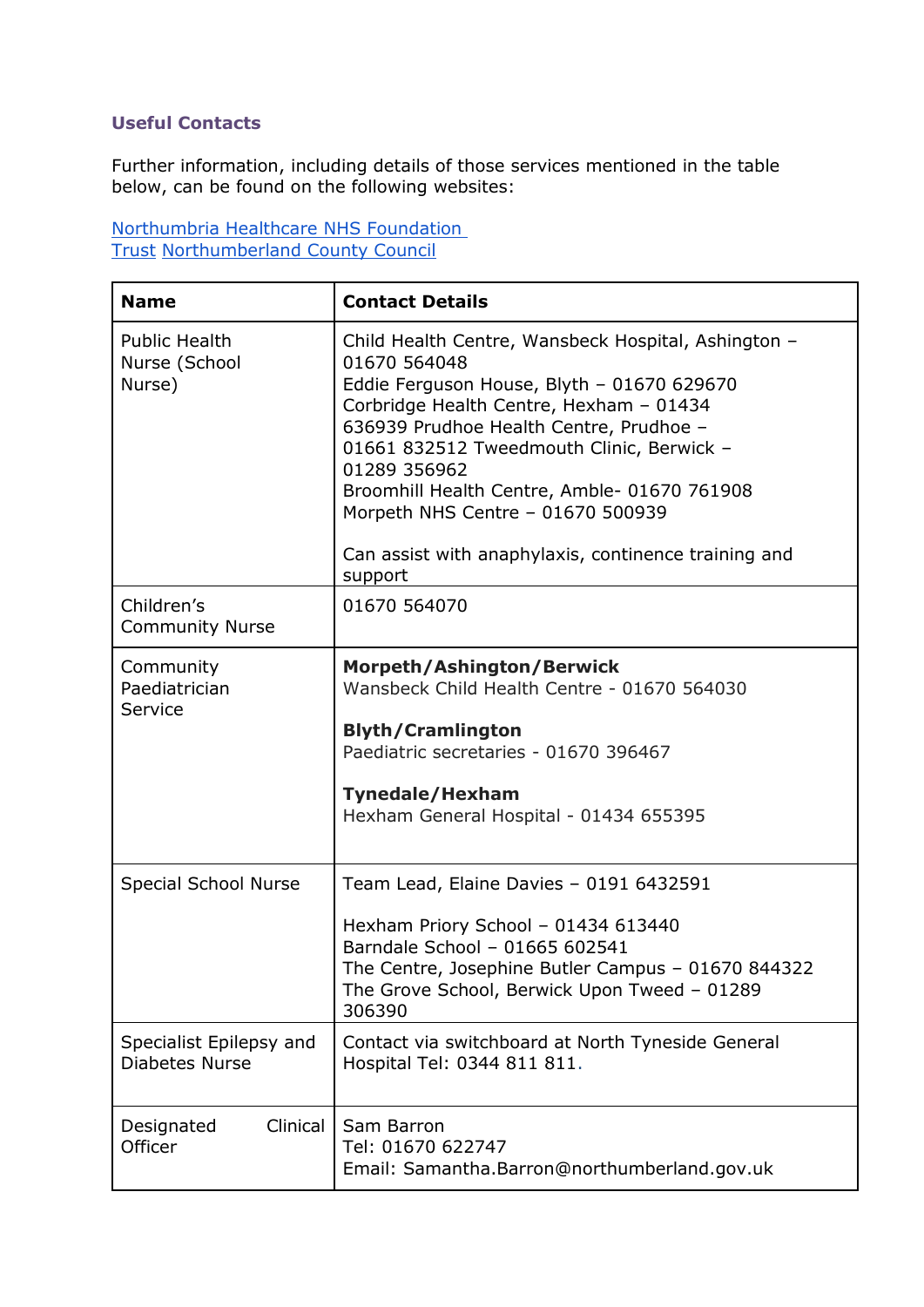| Special<br>Education<br>Needs and Disabilities<br>(SEND)          | sen@northumberland.gov.uk                                                                                                                                                                 |
|-------------------------------------------------------------------|-------------------------------------------------------------------------------------------------------------------------------------------------------------------------------------------|
| <b>Occupational Therapist</b>                                     | Children's physical disability occupational therapy<br>service Northumbria Healthcare NHS Foundation Trust<br>Child health<br>Woodhorn<br>Lane Ashington<br>NE63 9JJ<br>Tel: 01670 564050 |
| Physiotherapist                                                   | sylvia.tingate@northumbria-healthcare.nhs.uk                                                                                                                                              |
| <b>NCC Corporate Health</b><br>and Safety Team                    | 01670 623854                                                                                                                                                                              |
| Asthma UK and Beat<br>Asthma (see resource<br><u>for Schools)</u> |                                                                                                                                                                                           |
| <b>Epilepsy Society</b>                                           |                                                                                                                                                                                           |
| <b>Epilepsy Action</b>                                            |                                                                                                                                                                                           |
| <b>Diabetes UK</b>                                                |                                                                                                                                                                                           |
| <b>Anaphylaxis Campaign</b>                                       |                                                                                                                                                                                           |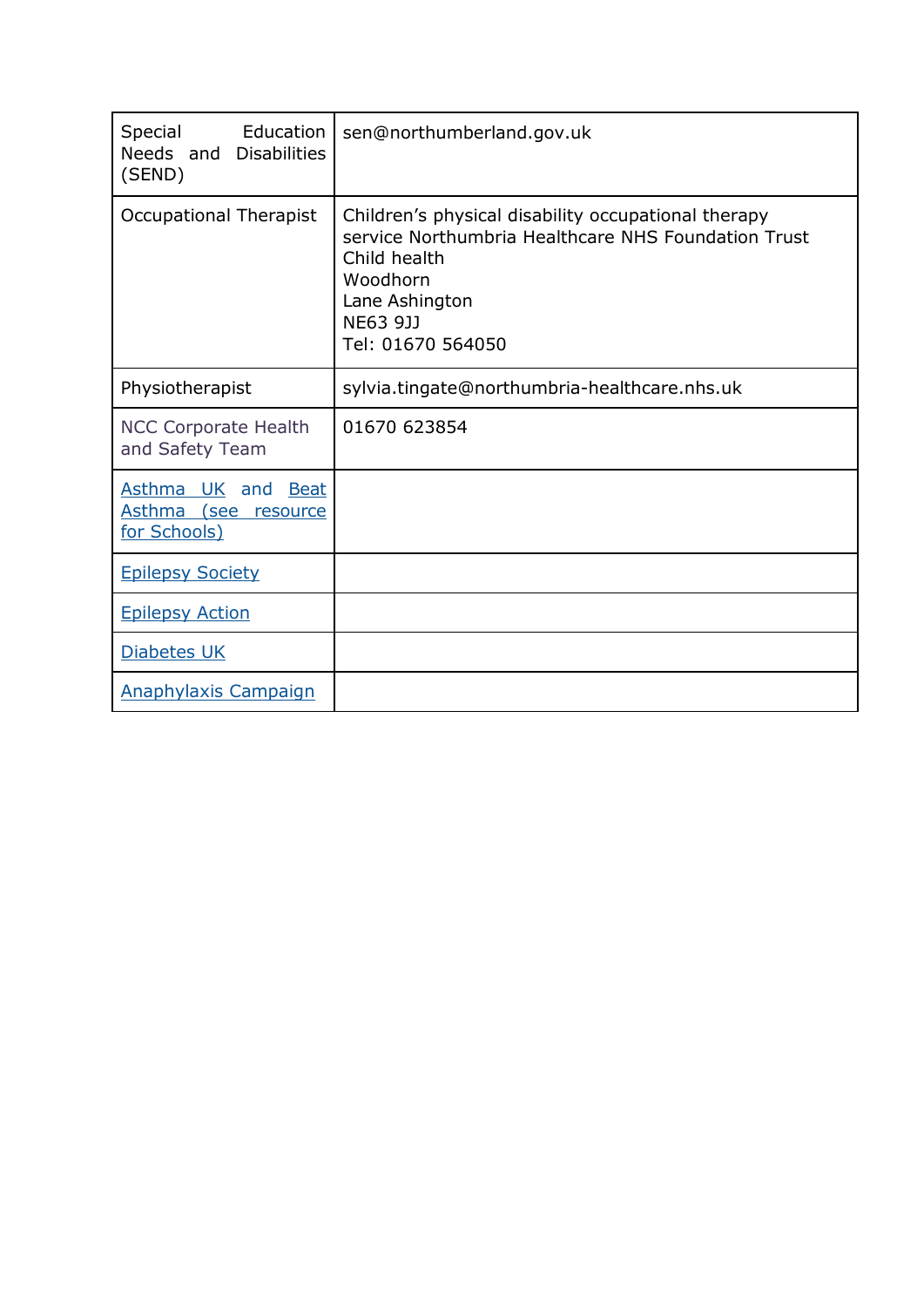#### <span id="page-7-0"></span>**Roles and Responsibilities**

#### <span id="page-7-1"></span>**Responsibility of Parents**

In modern terminology the term 'parent' is understood to mean not just a parent but anyone who has parental responsibility for the care of a child. Parents have the principal responsibility for the administration of medication to their children, who have the right to be educated with their peers, regardless of any short or long-term needs for medication whilst at school.

Wherever possible, medication should be given at home by parents. If prescribed medicines are to be taken three or more times per day, parents should ask the prescribing doctor if the administration of the medication can occur outside normal school hours. Generally, non-prescription over the counter medication (such as cold remedies, cough medicines, hay fever eye drops etc) will not be administered in school. However, in some circumstances the school may consider administering certain medication and each request received by a parent to do so will be assessed individually. An 'Administration of Medication to Pupils - Agreement between Parents and School' form' (appendix 1) will be required in all cases before any medication can be administered. Further information can be found within the 'Non-Prescribed Medication' section on page 12.

The parents have the principal duty to inform the school of their children's medical conditions and to make a request for the Head to make arrangements for medication to be administered in school. This can occur if the child:

- has been newly diagnosed
- is due to return after a long absence and has a chronic illness or longterm complaints, such as asthma, diabetes, epilepsy or another condition
- is recovering from a short-term illness and is well enough to return to school whilst still receiving a course of antibiotics or other medication.
- has needs that have changed
- is due to attend a new school

# <span id="page-7-2"></span>**Responsibility of Health Care Professionals**

In situations where the condition requires a detailed individual healthcare plan or specific specialist training is required for school staff, this will often require direct input from Healthcare Professionals with clinical responsibility for the child. Examples include community or specialist nurses and, in the case of children with mobility needs, occupational therapists or physiotherapists.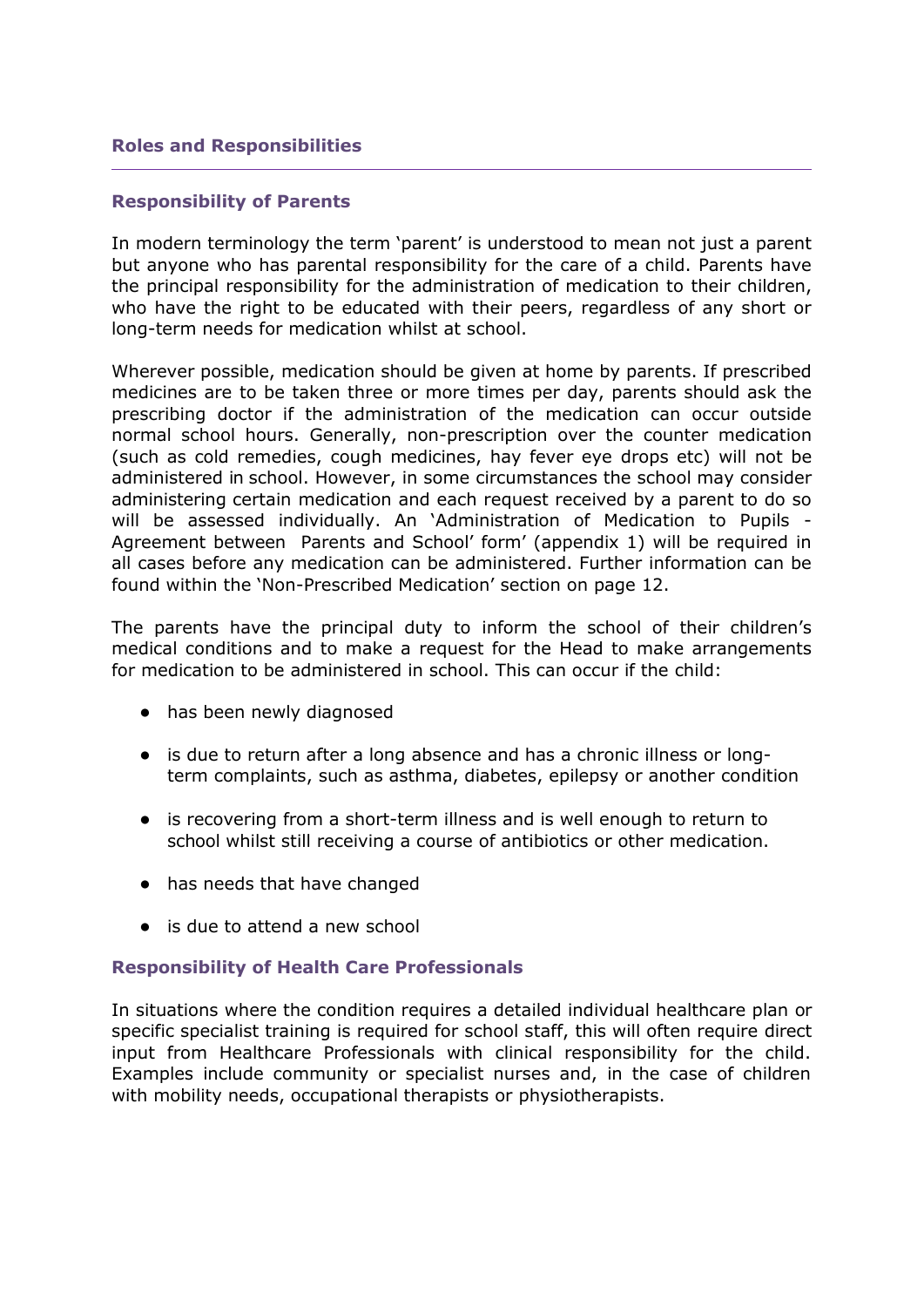Often the specific details in an individual healthcare plan can only be provided by professionals who have access to the confidential notes that the Consultants and other healthcare professionals working with the child in question have prepared.

The role of the Occupational Therapists and physiotherapists are clear; schools can contact these services via the contact information provided previously.

The School Nursing Team is able to provide training on anaphylaxis and continence issues and can provide a 'signposting role' should schools have difficulty accessing professional medical assistance or if there is uncertainty about which consultant to contact.

The specialist nurses employed by the Northumbria Trust are hospital-based and work directly with the relevant consultants. They provide training for diabetes and epilepsy and can offer the necessary assistance with healthcare plans for these conditions.

# <span id="page-8-0"></span>**Responsibility of School Staff**

Each request for medicine to be administered to a pupil in school should be considered on its merits. The Head should give consideration to the best interests of the pupil and the implications for the school.

It is generally accepted that school staff may administer prescribed medication whilst acting in loco parentis. However, it is important to note that this does not imply that there is a duty upon these workers to administer medication and the following should be taken into account:

- No member of staff should be compelled to administer medication to a pupil
- No medication can be administered in school without the agreement of the Head or his/her nominated representative
- The Head and governors must nominate a member of staff to assume the role of Medication Coordinator, who will have overall responsibility for the implementation of this policy. In addition to this, if schools have an emergency asthma kit or emergency AAIs, at least two volunteers for each kit (four in total) should have the responsibility of ensuring this equipment is maintained correctly. The school's own health and safety policy should identify who has assumed these roles.
- Separate registers must be compiled defining those pupils who are permitted to use emergency inhalers and emergency AAI.
- If it has been agreed that medication can be administered, named volunteers should be identified to undertake this task
- The volunteers should receive the appropriate guidance and training (where necessary)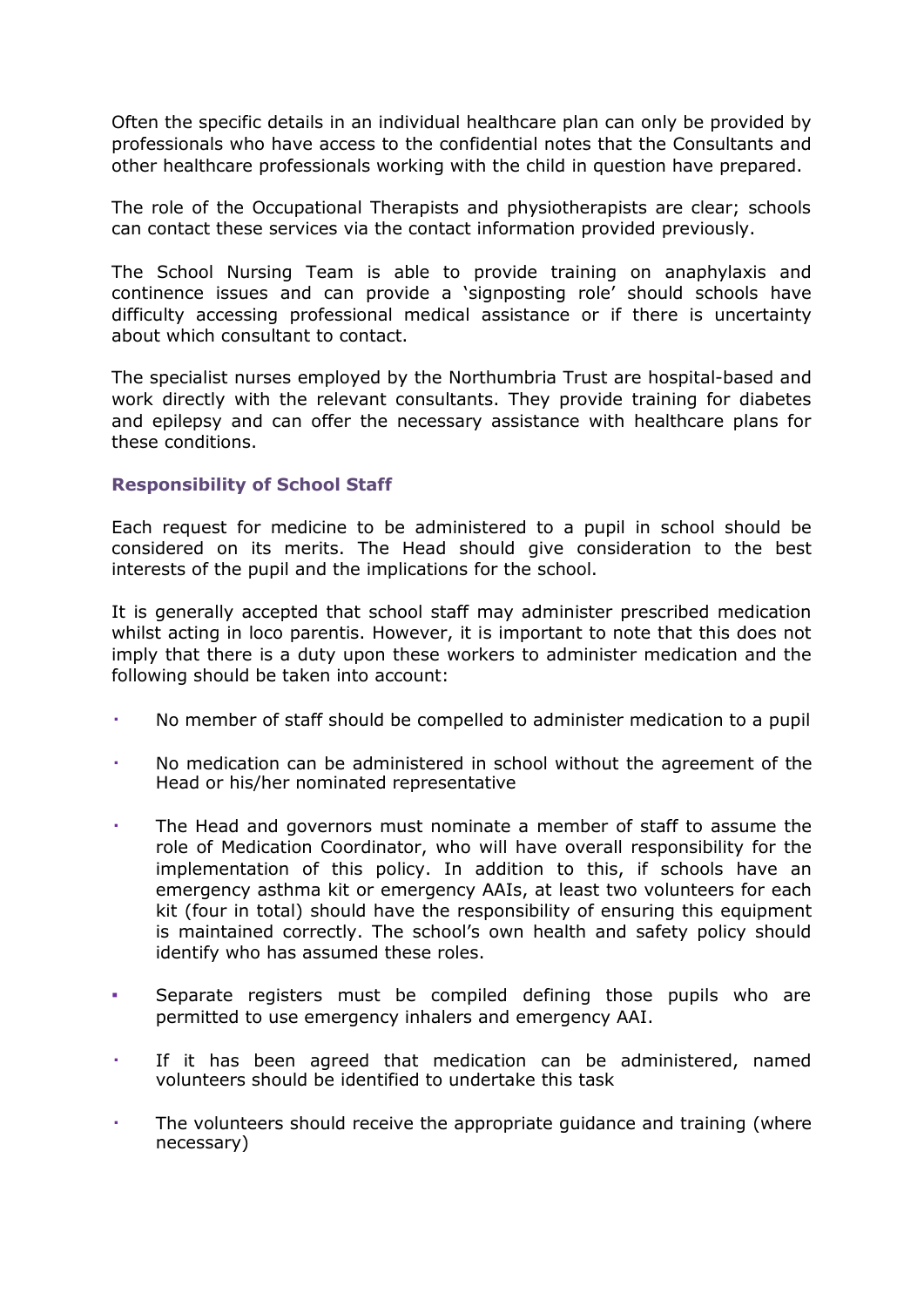- Parents requesting administration of medication for their children should be referred to the school's web page where they can access a copy of this document. They should be asked to complete Part 1 of the form 'Administration of Medication to Pupils – Agreement between Parents and School', a copy of which can be found in Appendix 1. Completion of this form safeguards staff by allowing only prescribed medication to be administered
- School staff may consult with the prescriber to ascertain whether medication can be given outside of school hours.

# <span id="page-9-0"></span>**Day Trips, Residential Visits and Sporting Activities**

School staff should be aware of how a child's medical condition will impact on their participation in such events, however, there should be enough flexibility for all children to participate according to their abilities and with any reasonable adjustments. The only exception would be in cases where evidence from a clinician, such as a GP or specialist consultant, states that participation is not possible or parents do not wish for their child to participate and this is agreed with the establishment.

To determine the reasonable adjustments required, the school should complete a personalised risk assessment. This will ensure that planning arrangements take account of any steps needed to ensure that pupils with medical needs are included. The risk assessment will require consultation with parents and pupils and advice from the relevant healthcare professionals to ensure that pupils can participate safely. In certain situations it may also be appropriate to consult the intended activity providers.

The specific arrangements for a child attending an off-site visit should be recorded with the relevant visit specific information and logged on the EVOLVE system, together with supporting information, such as the risk assessment. These arrangements enable the child to participate fully in such activities and ensure social inclusion, as recommended by the Outdoor Education Advisory Board's National guidance 3.2e 'Inclusion'.

In general, the arrangements detailed in this policy for the safe storage and administration of medication should also apply when taken off site. Medication should be stored in a locked bag or box and held by a designated member of staff who is trained to administer it. Associated documentation, such as the personalised risk assessment, Healthcare plan and Medical Administration Record (MAR) (for Special Schools) should also be available and securely stored with the medication or on an encrypted digital device (which does not rely on a data signal to access it).

The EVOLVE system has a facility which allows a visit form along with all associated attachments to be downloaded electronically to a Compressed (zipped) folder to a digital device. This may assist those schools wishing to store documents on an encrypted digital platform.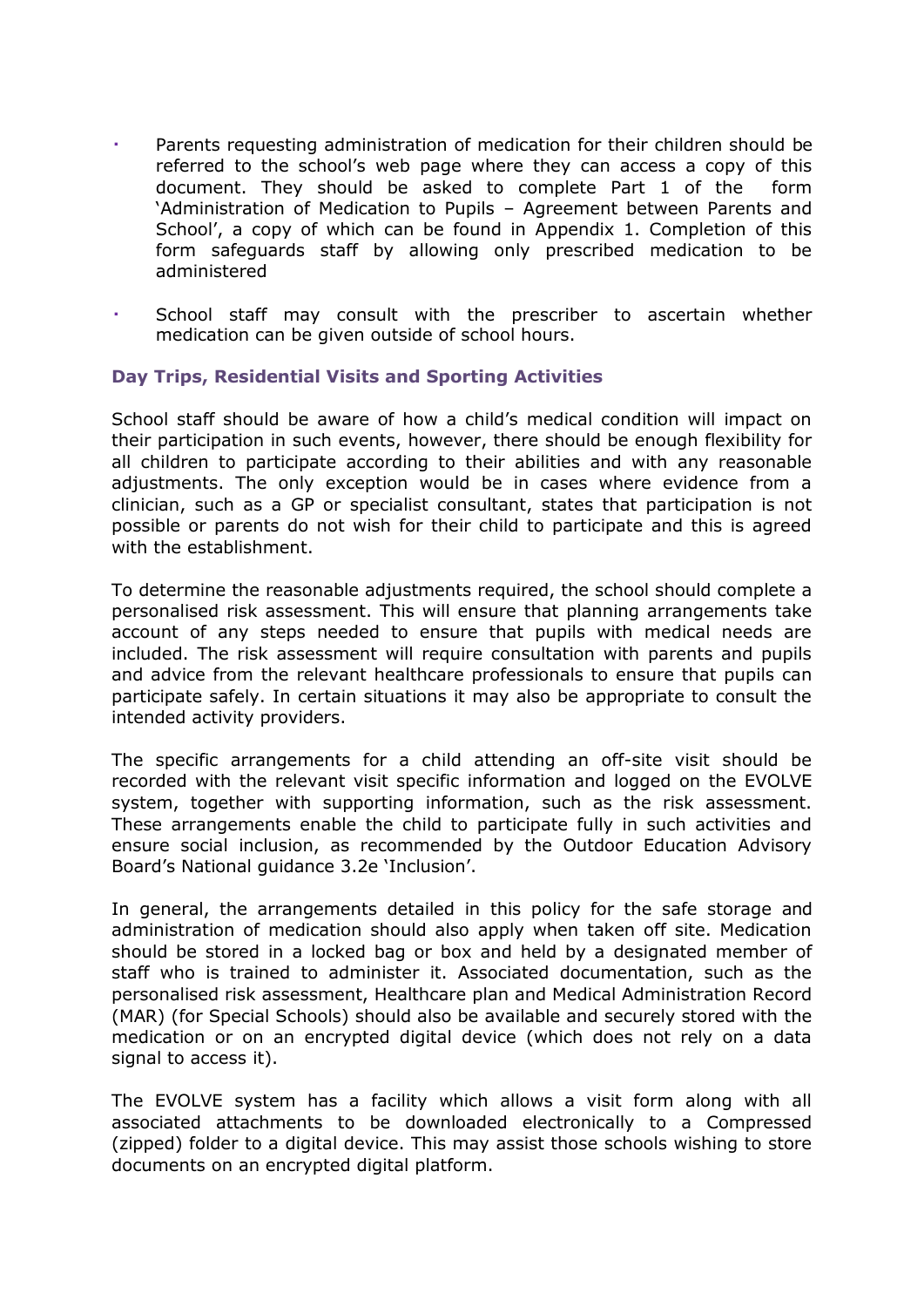Emergency medication, such as inhalers, AAIs etc, should be readily available, with spares being available if necessary, and not locked away. During all off-site educational visits, there may be a requirement to purchase and administer nonprescribed, over the counter medication. In these circumstances, the advice given on page 12 should be adhered to and the parent must be contacted to gain informed consent to administer any medication. A record of all medication administered should be kept (see Appendix 5).

# <span id="page-10-0"></span>**Liability and Indemnity**

Members of staff administering medication in accordance with appropriate training or the details supplied by the parent may rest assured that they are indemnified under the conditions of the existing insurance policies. In such circumstances, any liabilities rest with the insured party (the County Council in the case of maintained schools and the governing body in the case of an academy).

# <span id="page-10-1"></span>**General Procedures**

- 1. If medication cannot be given outside of school hours, parents should fill in the aforementioned request form (Appendix 1) giving the dose to be taken, the method of administration, the time and frequency of administration, other treatment, any special precautions and signed consent.
- 2. The parent (not the pupil) should bring all essential medication to school. It should be delivered personally to the Head or Medication Coordinator. Only the smallest practicable amount should be kept in school.
- 3. All prescribed medication taken in school must be kept in a clearly labelled pharmacy bottle, preferably with a child safety top, which must give the owner's name, the contents and the dosage to be administered. Any nonprescribed medication given should also be kept in the original packaging and include information on dosage.
- 4. Whilst medication is in school it should be kept in a locked cupboard or fridge (if required), preferably in the first aid room, staffroom or main office. In the event of an emergency it should be readily accessible to the named volunteer or young person, when required. The exceptions to this are inhalers, adrenaline auto-injectors and insulin. These medications should be carried by the child or may be kept in the classroom, depending on the child's age and developing independence.
- 5. Medication to be taken orally should be supplied with an individual measuring spoon or syringe. Eye drops and ear drops should be supplied with a dropper. A dropper or spoon must only be used to administer medicine to the owner of that implement.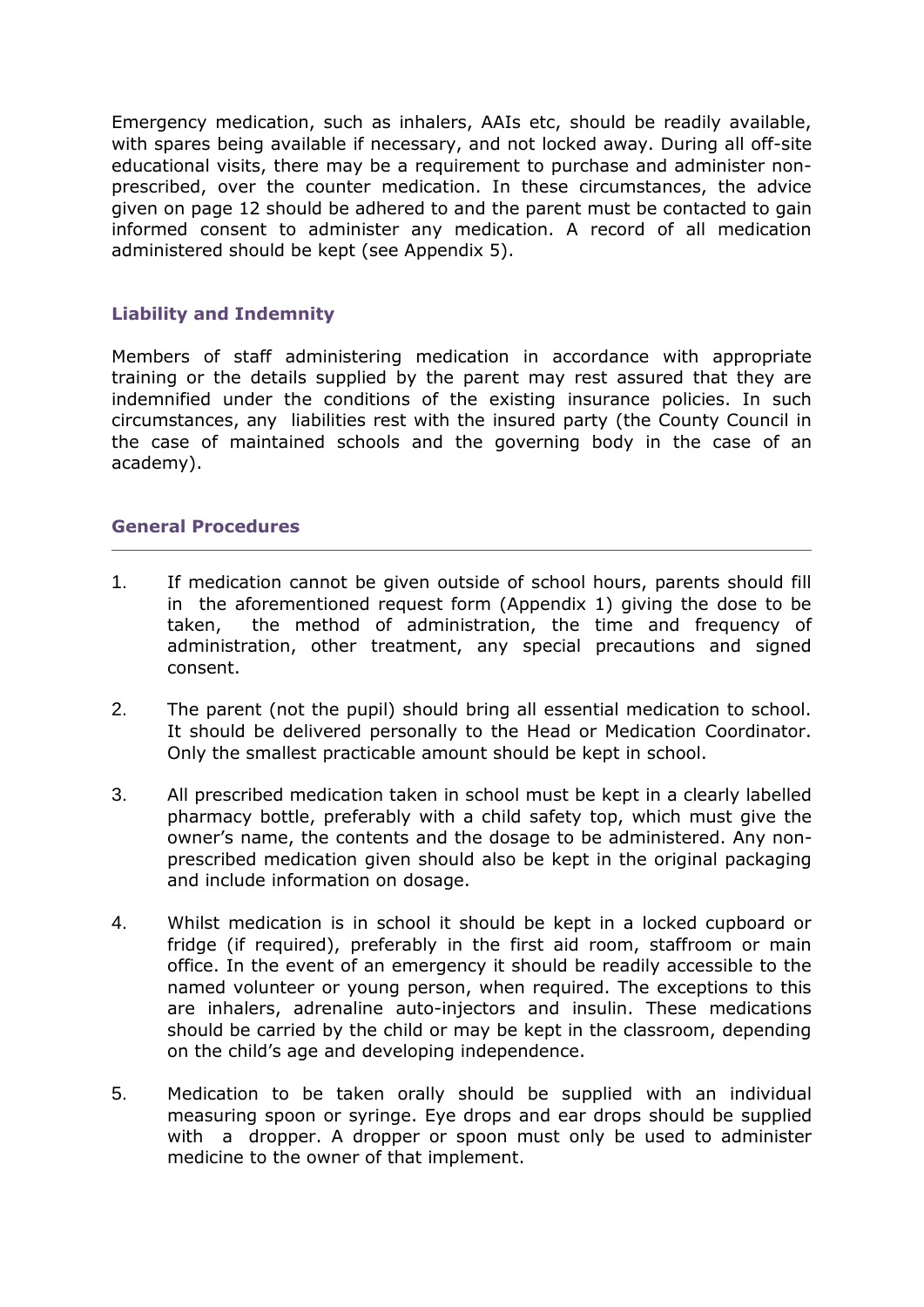- 6. When medication is given, the name of the drug, the dose, the mode of administration, the time that treatment is required to be given and date of expiry should be checked. A written record should be kept of the time it was given and by whom to avoid more than one person ever giving more than the recommended dose. This should be kept with the parental consent form. See form in Appendix 1. The parental consent form should be updated regularly (ideally annually) to take account of changes in a pupil's condition.
- 7. Where any change of medication or dosage occurs, clear written instructions from the parent should be provided. If a pupil brings any medication to school for which consent has not been given, school staff should refuse to administer it. In such circumstances the Head should contact the parent as soon as possible.
- 8. Renewal of medication which has passed its expiry date is the responsibility of the parent. Nevertheless, schools should have robust procedures in place to ensure that out of date medication is not administered in error. If parents are unable to collect expired medication then staff should take it to the local pharmacy so that it can be disposed of safely. The medication must not be disposed of in any other way.
- 9. In all cases where, following the administration of medication, there are concerns regarding the reaction of the pupil, medical advice should be sought immediately and the parents informed.
- *10.* A new duty on schools requires them to have procedures in place to cover transitional arrangements between schools. The existing school should make contact with the new school the child will be moving to and provide all relevant information. The timescale for doing this should take into account the need for the new school to have sufficient arrangements in place from day one (normally a few months ahead of time). *As the process will vary from school to school each governing body should enter its process here.*

If members of staff are in doubt about any of the above procedures they should check with the parents or a health professional before taking further action.

# <span id="page-11-0"></span>**Refusal or Forgetting to Take Medication**

If pupils refuse medication or forget to take it, the school should inform the child's parent as a matter of urgency. If necessary, the school should call the emergency services.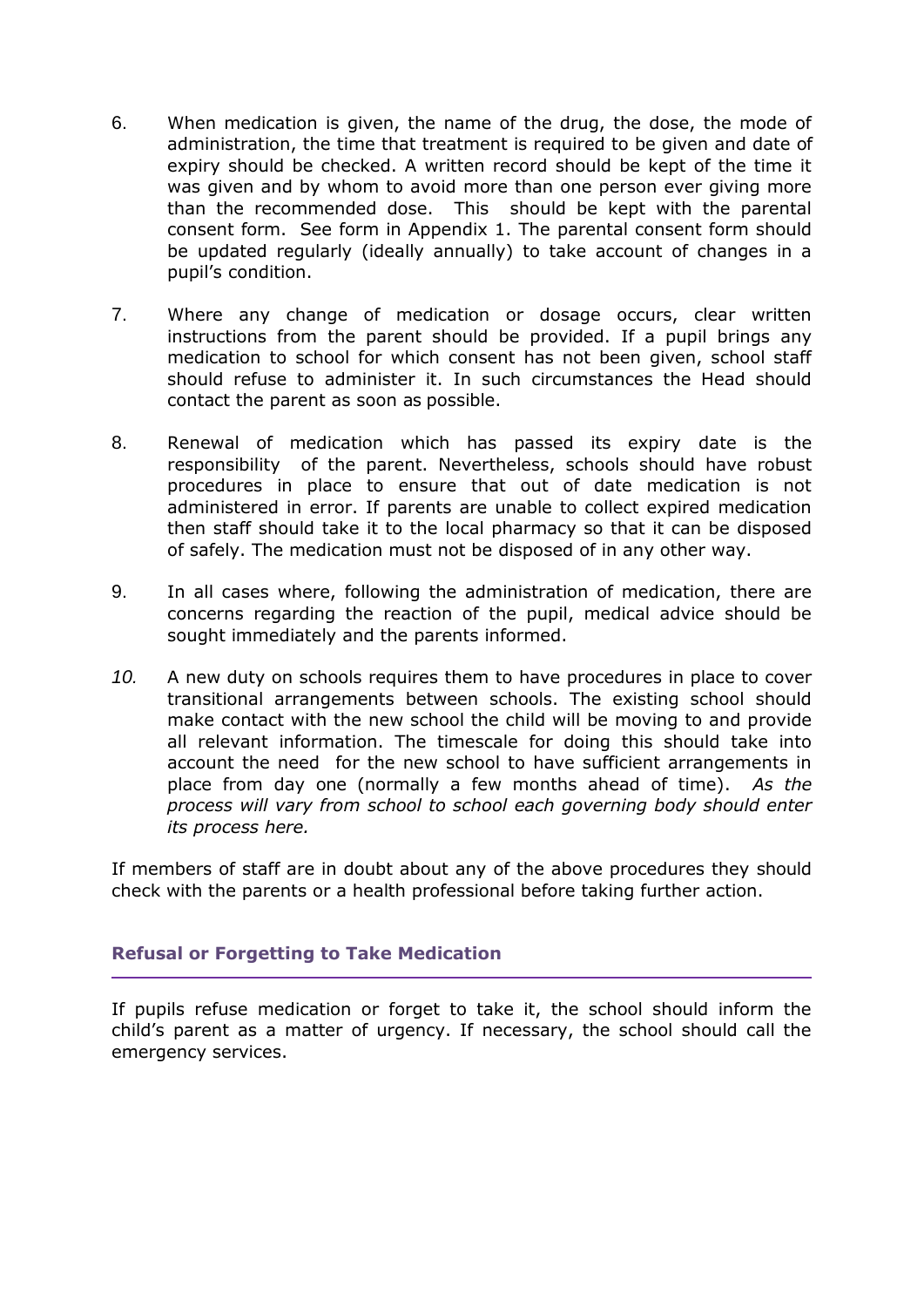## <span id="page-12-0"></span>**Non-prescribed Medication**

As mentioned in the "What's New" section on page 2, the NHS North of England Commissioning Support Unit have issued guidance to Local Authorities in relation to the administration of non-prescribed medication, commonly known as over the counter medication, within schools. This is based on national guidance issued to GPs by NHS England to curb the routine prescribing of products that are for:

- A self-limiting condition, which does not require any medical advice or treatment as it will clear up on its own, such as sore throats, coughs and colds
- A condition that is suitable for self-care, which can be treated with items that can easily be purchased over the counter from a pharmacy, such as indigestion, mouth ulcers and warts and verrucae.

To clarify, GPs in Northumberland will no longer be routinely prescribing medication which is otherwise available over the counter in a pharmacy, although there will be exceptions to this in specific cases.

It is not anticipated that this change will have a major impact on schools, as the advice would remain that any treatment of minor conditions where the child is still able to attend school, should, in the main be undertaken at home by the parent or carer. Schools are not expected to administer medication such as cough medicines, cold remedies, hayfever eye drops etc. Staff should not ask parents to obtain a prescription to allow these products to be administered within school as it is extremely unlikely that the GP will provide this. The final decision on whether to administer over the counter medication lies with the Headteacher.

Where a decision is made by the Head to administer over the counter medication to a pupil, the following should be ensured:

- An 'Administration of Medication to Pupils Agreement between Parents and School' form (appendix 1) is completed and includes any information given to the parent by the GP or Pharmacist, including dosage.
- The medication is in the original packaging from the manufacturer which includes the name of the medicine and recommended dosage range (ensure this includes the dosage range for the age of the child).
- The expiry date is checked to ensure the medication is still in date.
- The dosage on the parental agreement form matches that on the packaging/information leaflet provided with the medication and the parent is contacted if there is a discrepancy.

Non prescription medication should be used on a time limited basis. If it appears that the child is frequently receiving this medicine, it may be appropriate to recommend that an appointment with the GP is needed to discuss the continued need for the medicine.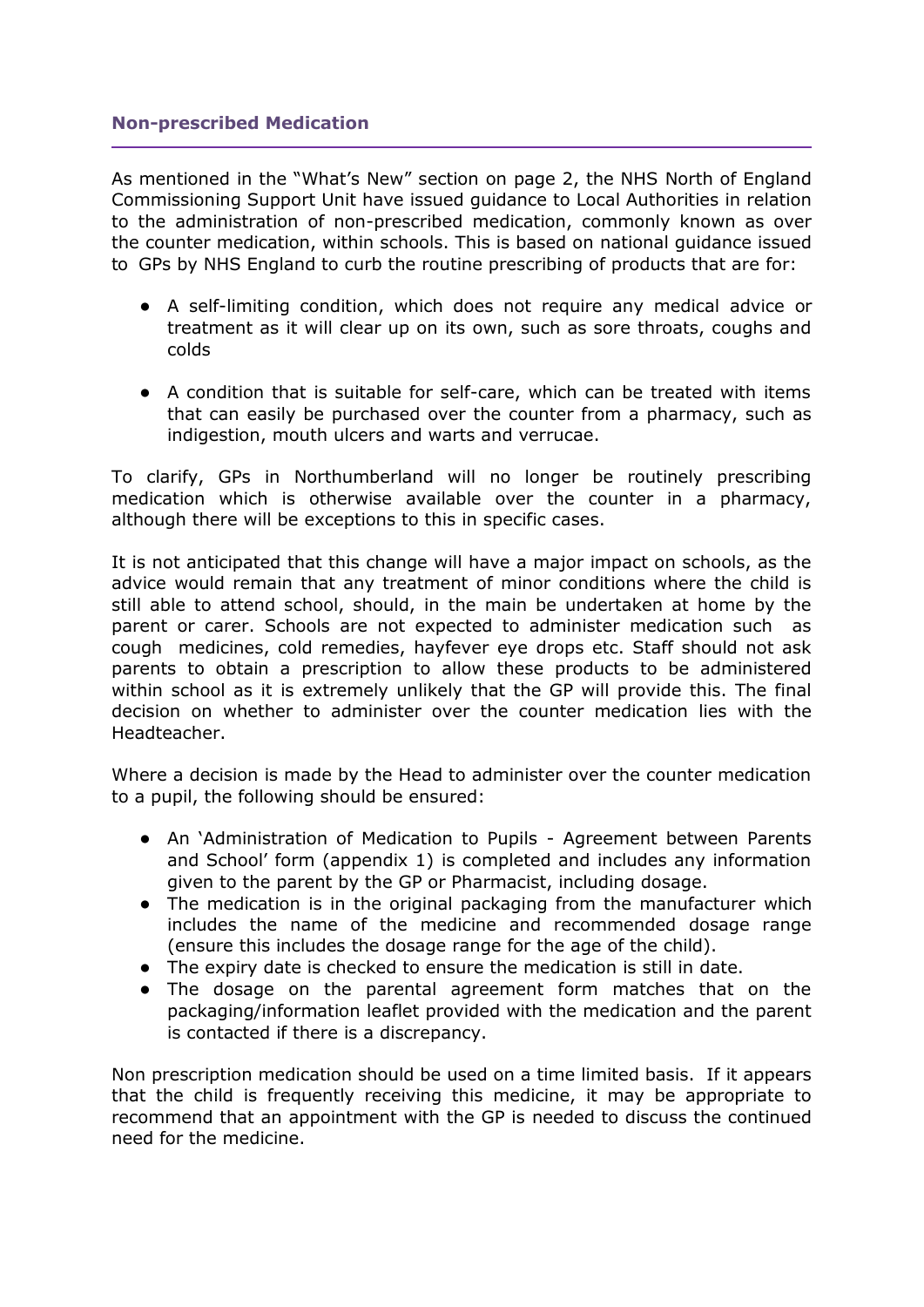It is envisaged that the vast majority of medication administered within the schools will still be prescribed.

#### Paracetamol

At the discretion of the Headteacher, paracetamol can be issued, provided the practice is strictly controlled by adopting the same standards as for other medication. Once again, a formal agreement should be made between the school and the parents (Appendix 1). The Head should authorise specific members of staff to dispense the tablets. In order to monitor and prevent the danger of any individuals overdosing on the medication the nominated member of staff should keep a record of when it was issued, giving such information as the name of the pupil and the time and the dose which was administered (see Appendix 5). Before administering the medication, members of staff should always ask the child whether any side effects or allergic reactions have been experienced previously.

Paracetemol should never be administered without first checking maximum dosages and when the previous dose was taken. A record must be kept of the dose given, and the parents contacted indicating the amount and frequency of the doses administered. Overall control of the administration of such analgesics can help in preventing pupils bringing their own supplies into school.

500mg paracetamol tablets are recommended for such problems as migraines and period pain.

The paracetamol must be kept securely under lock and key and dispensed with care since over-dosage is dangerous. Paracetamol must not be kept in first-aid boxes.

In the main, children of First or Primary School age should only be given paracetamol in exceptional circumstances, such as if a child has a raised temperature, the Head can authorise the use of paracetamol via a formal agreement with the parent, as described above.

On no account should aspirin or preparations that contain aspirin be given to pupils unless a doctor has prescribed such medication.

#### <span id="page-13-0"></span>**Individual Healthcare Plan**

This section of the policy covers the role of individual healthcare plans in supporting pupils at school who have long-term, severe or complex medical conditions. Statutory guidance imposes a requirement to identify the member of staff who is responsible for the development of these plans. **The school healthcare plan in Appendix 3 must always be completed by school staff, regardless of any other health care plan or other documentation provided by a healthcare professional.**

The governing body should ensure that there are robust school arrangements to: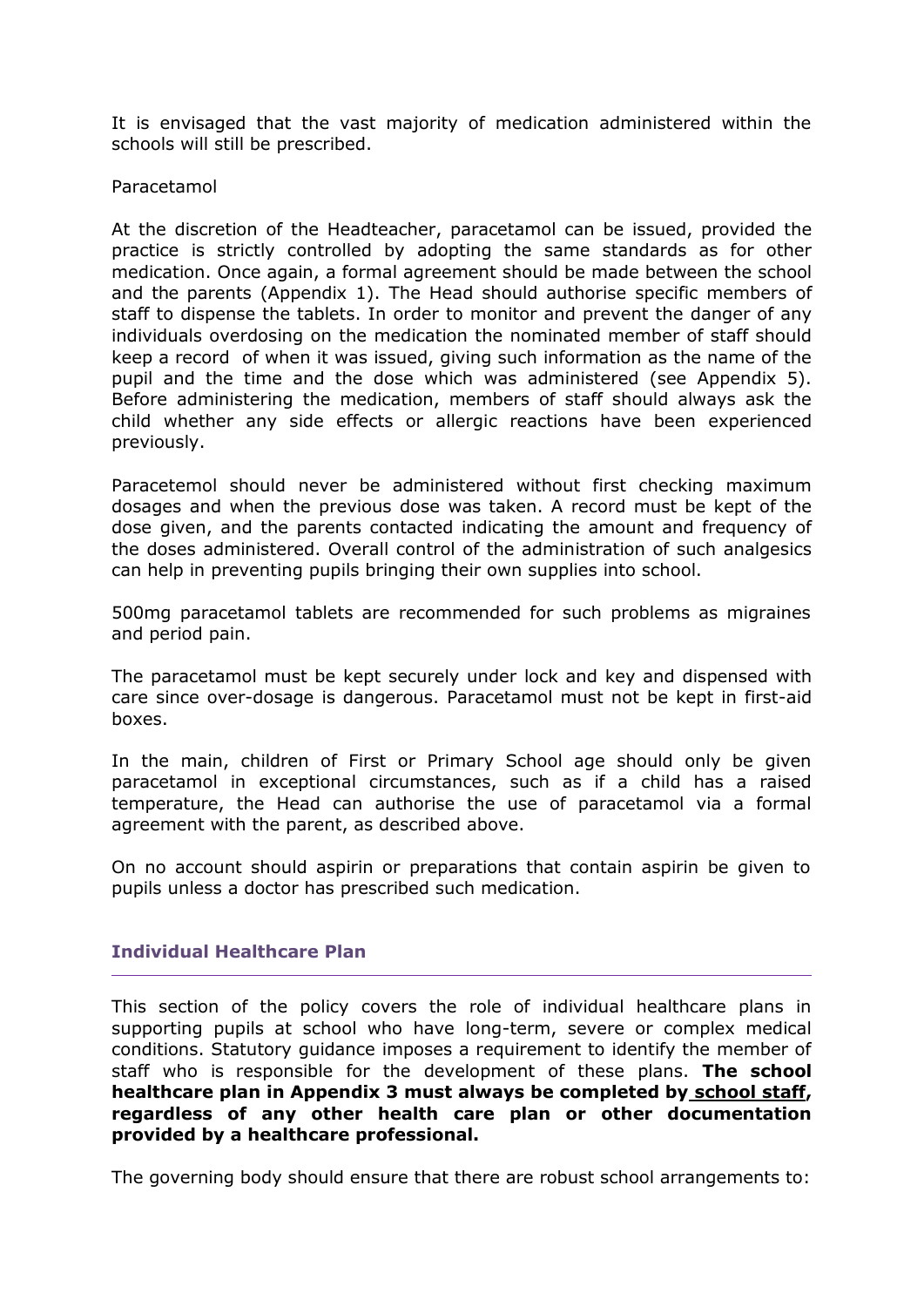- establish the need for a plan
- ensure that plans are adequate
- review plans at least annually or earlier if evidence indicating that the child's needs have changed is brought to its attention.

Healthcare plans should be developed with the child's best interests in mind and the school should ensure that it assesses and manages risks to the child's education, health and social well-being and minimises disruption.

Personalised risk assessments, moving and handling risk assessments, emergency procedures and other such documents should be used to supplement the individual healthcare plan, as appropriate.

A healthcare plan template is given in Appendix 3. To ensure compliance with the statutory guidance the following issues have been taken into account:

- the medical condition, its triggers, signs, symptoms and treatments
- the pupil's resulting needs, including medication (with details of dose, sideeffects and storage arrangements) and other treatments, time, facilities, equipment, testing, access to food and drink where this is used to manage his/her condition, dietary requirements and environmental issues such as crowded corridors, travel time between lessons
- specific support for the pupil's educational, social and emotional needs for example, how absences will be managed, requirements for extra time to complete exams, use of rest periods or additional support in catching up with lessons, counselling sessions
- the level of support needed, (some children will be able to take responsibility for their own health needs), including in emergencies. If a child is self-managing their medication, this should be clearly stated with appropriate arrangements for monitoring
- who will provide this support, their training needs, expectations of their role and confirmation of their proficiency to provide support for the child's medical condition from a healthcare professional, together with an indication of the arrangements for cover that will be available when those supporting are unavailable
- who in the school needs to be aware of the child's condition and the support required
- the need to establish arrangements which enable written permission from parents and the Head to be drawn up, thus authorising a member of staff to administer medication or allowing the pupil to self-administer during school hours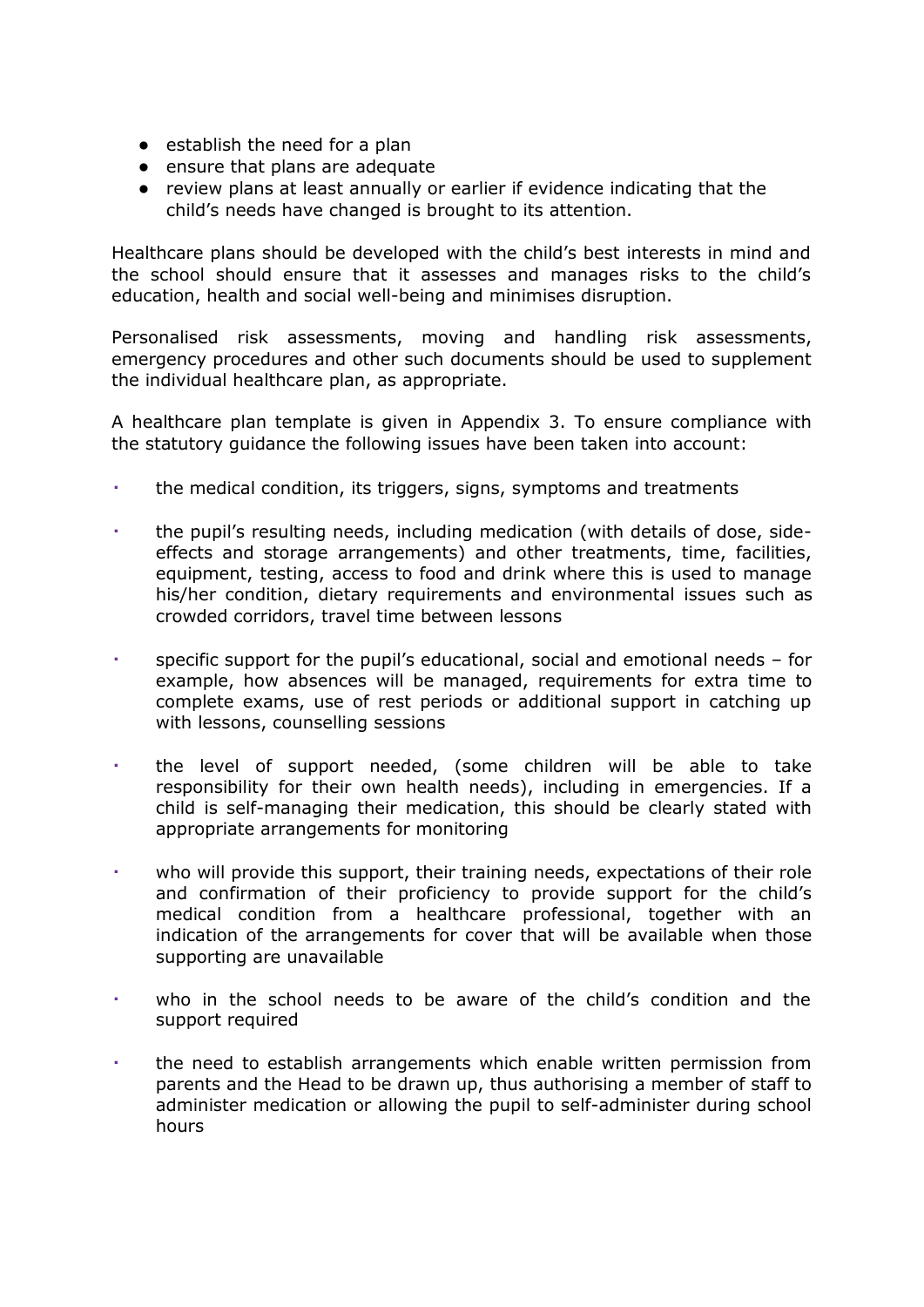- the designated individuals to be entrusted with information about the child's condition where the parent or child has raised confidentiality issues
- what to do in an emergency, including whom to contact, and contingency arrangements. Some children may have an emergency healthcare plan prepared by their lead clinician that could be used to inform development of their individual healthcare plan.
- the separate arrangements or procedures required for school trips, educational visits or other extra-curricular activities.

# <span id="page-15-0"></span>**Practical Advice for Common Conditions**

A small number of children need medication to be given by injection, autoinjectors or other routes. The most appropriate arrangements for managing these situations effectively are best determined by agreement between the school, parent, school nurse (where there is one) and the doctor who prescribed the medication. Experience suggests that it is helpful to have a meeting of all interested parties in school, as it is essential that parents and teaching staff are satisfied with the arrangements that are made.

Members of staff willing to administer medication should be made fully aware of the procedures and should receive appropriate training from competent healthcare staff. More information on training requirements is given below in the sections of this policy covering common medical conditions. The majority of parents will be aware of the contact details for their child's specialist nurse or consultant. Schools should contact them directly in the first instance. The School Nursing Team can be contacted for advice and is able to direct staff to other health agencies, where necessary. An individual healthcare plan for each pupil with a medical need must be completed and conform to the procedures described on pages 13 and 14. Information in the appendices should prove helpful.

The medical conditions in children that most commonly cause concern in schools are asthma, epilepsy, diabetes and anaphylaxis. Essential information about these conditions is provided within this policy.

#### <span id="page-15-1"></span>**Anaphylaxis**

#### **What is Anaphylaxis?**

Anaphylaxis is an extreme allergic reaction that occurs rarely in people who have an extreme sensitivity to a particular substance known as an allergen. It can affect the whole body, including the airways and circulation. Often it occurs within minutes of exposure to the allergen, though sometimes it does not arise until many hours later.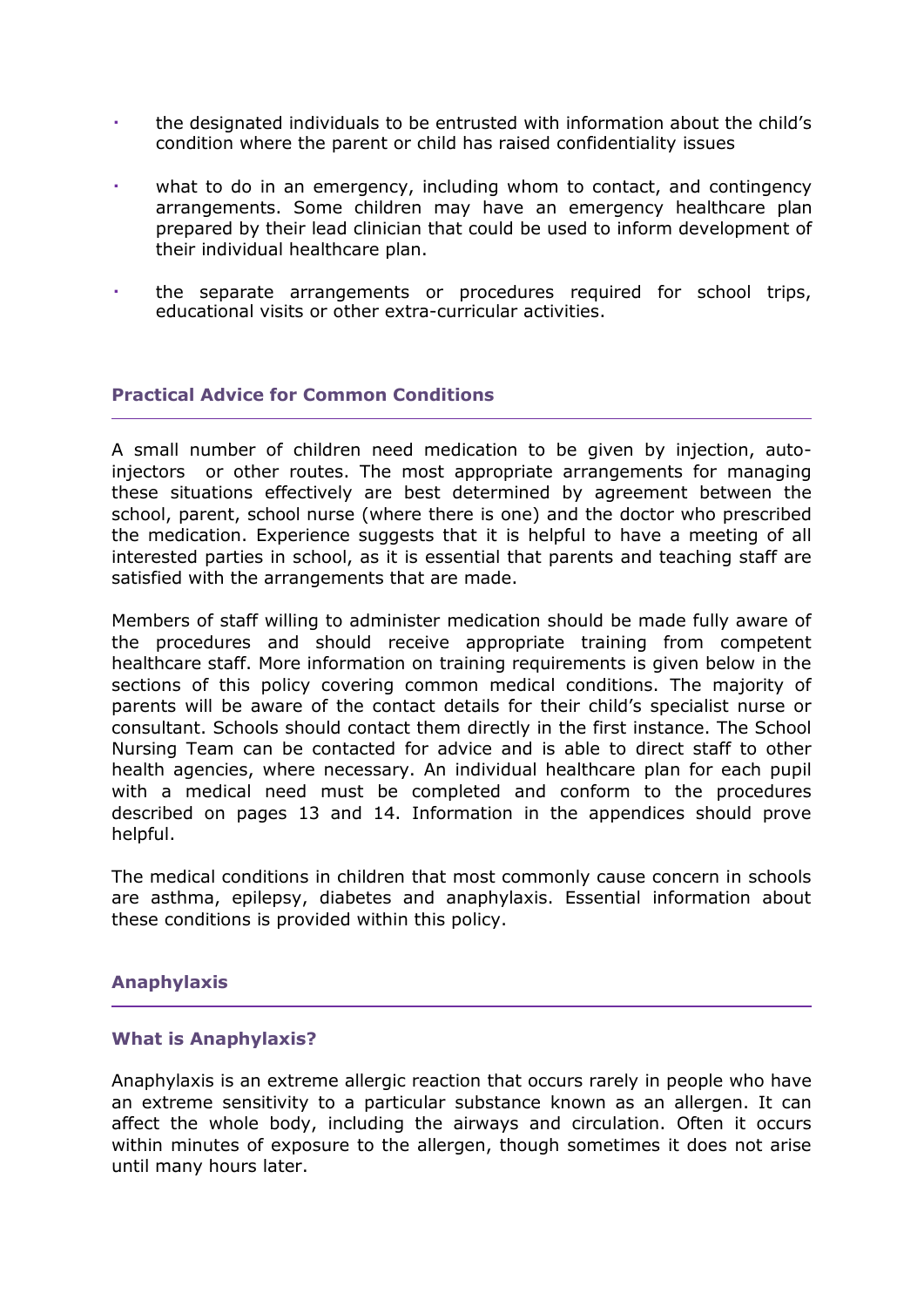# **Anaphylaxis is potentially life threatening - delays in giving adrenaline are a common finding in fatal reactions.**

#### **What Causes it?**

Common causes of anaphylaxis include:

- Edible triggers, such as peanuts, tree nuts, fish, shellfish, dairy products, wheat, sesame, soya and eggs
- Other triggers, such as latex, the venom of stinging insects (for example wasps, bees and hornets), medication such as penicillin, antibiotics, ibuprofen and other drugs or injections

Anaphylactic shock is the most severe form of allergic reaction. This occurs when the blood pressure falls dramatically and the patient loses consciousness.

# **What are the Signs of the Condition?**

Common signs of anaphylaxis in children include:

- swelling in the throat, which can restrict the air supply thus causing breathing difficulties.
- severe asthma
- dizziness
- itchy skin, generalised flushing of the skin, tingling or itching in the mouth or hives anywhere on the body
- swelling of the lips, hands and feet
- abdominal cramps, nausea and vomiting.

#### **What is the Treatment for the Condition?**

The treatment for a severe allergic reaction is an injection of adrenaline (also known as epinephrine) into the muscle of the upper outer thigh via an adrenaline auto injector (AAI), such as an epiPen, anapen or jext. An injection should be given as soon as a reaction is suspected.

**Anaphylaxis is potentially life threatening - delays in giving adrenaline are a common finding in fatal reactions.** It should always be regarded as a medical emergency which requires an ambulance to be called immediately. Always make it clear to the emergency operator that the child is showing symptoms of anaphylaxis so that they can prioritise the call. A useful poster on emergency arrangements to be taken is provided in Appendix 9.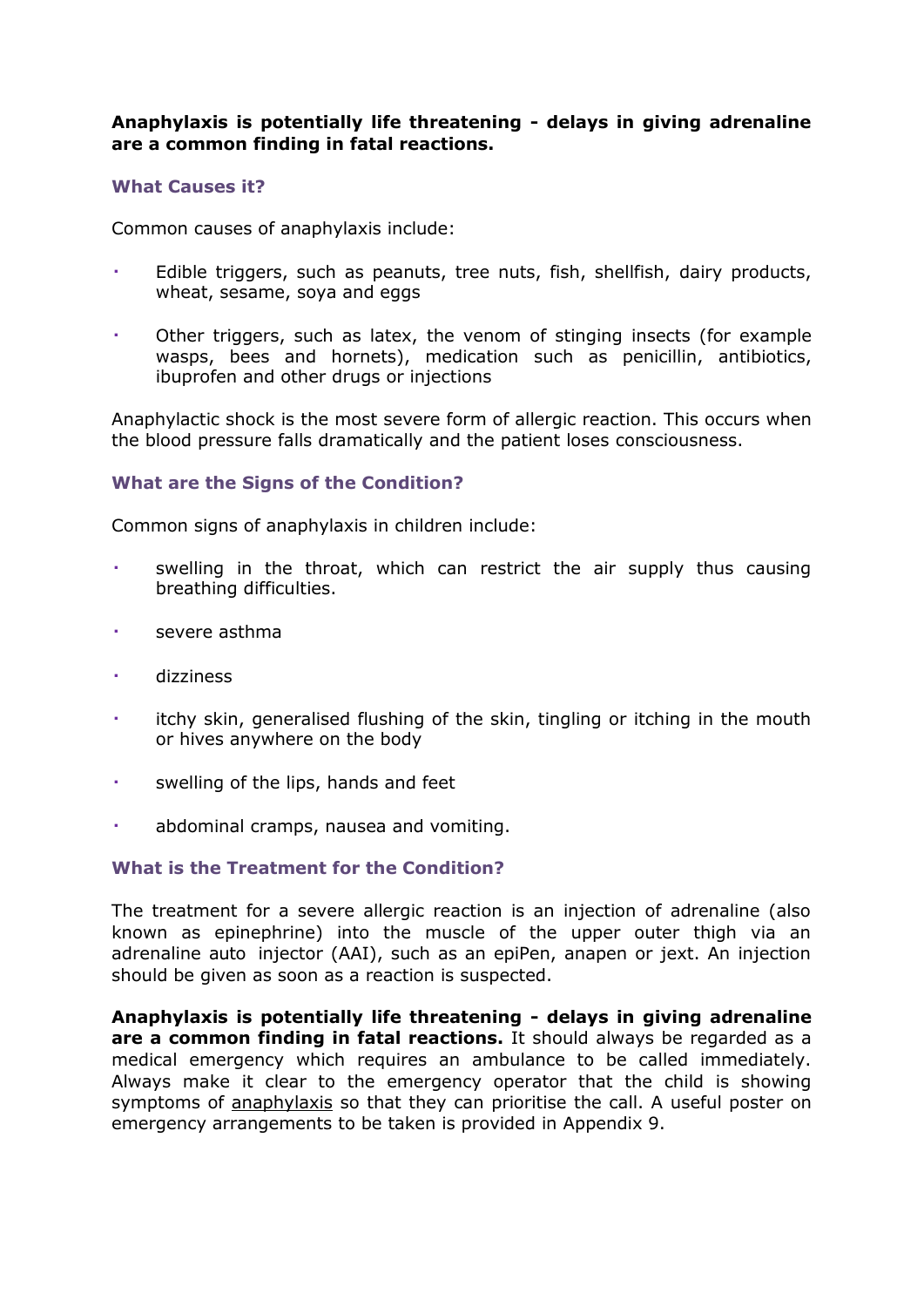# **What Arrangements are in Place at our School?**

## **Healthcare Plan**

Anaphylaxis is manageable. With sound precautionary measures, the development of a suitable healthcare plan and support from members of staff, school life may continue as normal for all concerned.

It is important that appropriate local procedures for the use of adrenaline autoinjectors, should include the following

- awareness among all members of staff that the child has this particular medical condition
- awareness of the symptoms associated with anaphylactic shock
- knowledge of the type of injector to be used
- labelling of injectors for the child concerned, for example adrenaline, antihistamine
- knowledge of the locations where the injector is stored, preferably in an easily accessible place but not locked in a cupboard or office where access is restricted.
- reference the protocol for use of any spare AAIs kept in school (see following page) and the register of pupils to who the spare AAI can be given.
- the provision of appropriate instruction and training to nominated members of staff
- familiarity with the names of those trained to administer treatment
- an understanding of the need to keep records of the dates of issue
- knowledge of emergency contacts

This type of information should be suitably displayed in the areas where the medication is to be kept. This information should include the name of the child and, ideally, a photograph. Care must be given to ensure confidentiality. The information should be accessible but not publicly displayed. Most schools keep this information in the staff room and main office. The information should accompany the medication on school trips. The arrangements for swimming and other sporting activities should also be considered.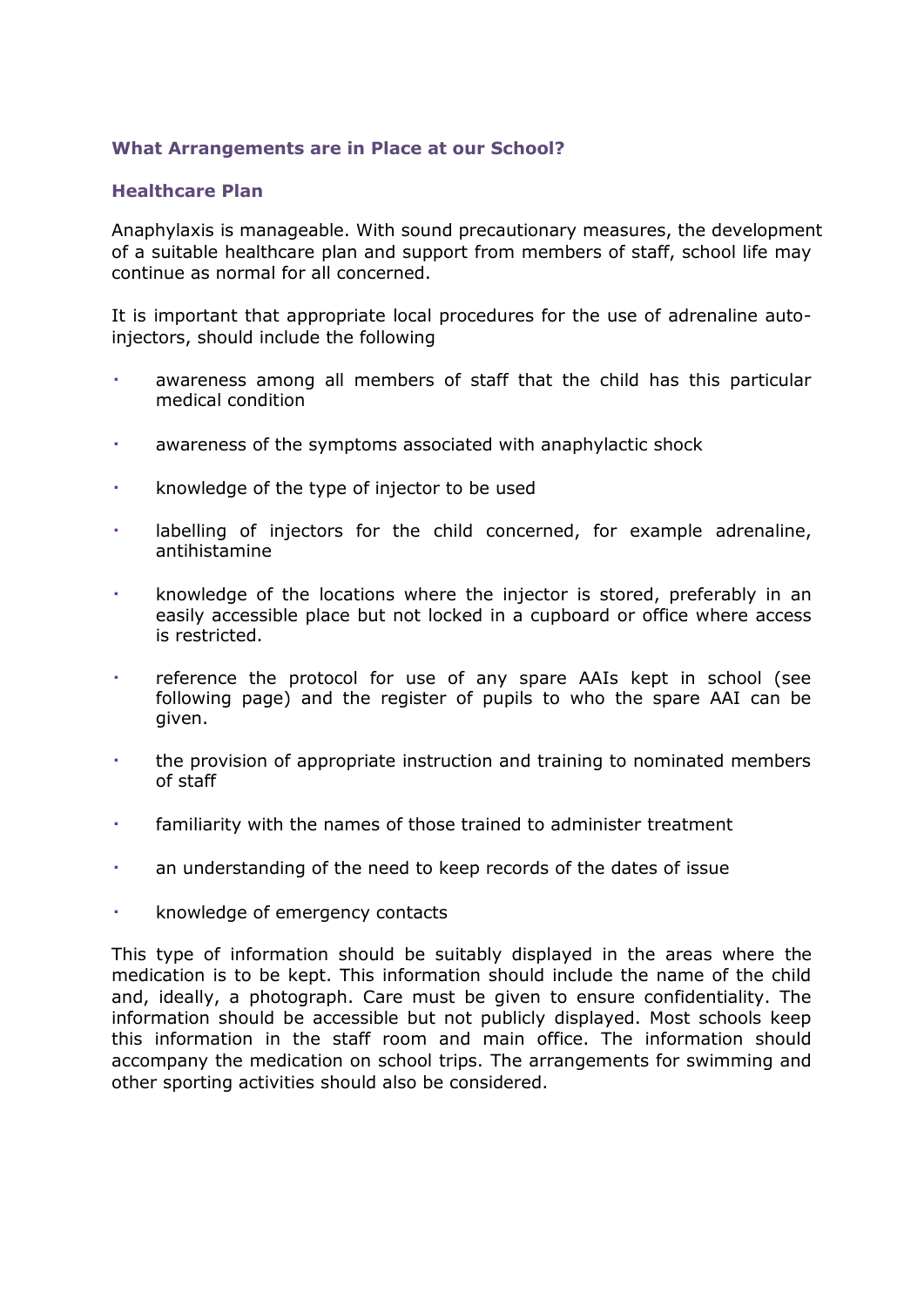Collectively, it is for the Head, the child's parents and the medical staff involved to decide how many adrenaline devices the school should hold, and where they should be stored.

Where children are deemed sufficiently responsible for carrying their own emergency treatment with them, it is nevertheless important that a spare set should always be kept safely on site. This should be accessible to all staff and stored in a secure place. In large schools or split sites, it is often quicker for staff to use an injector that is with the child rather than taking time to collect one from a central location. In an emergency situation it is important to avoid any delay.

# <span id="page-18-0"></span>**Spare Emergency AAI**

As mentioned previously, schools are now able to keep spare AAI's on the premises. **It is important that school staff read the content of the DoH document Guidance on the use of adrenaline [auto-injectors](https://assets.publishing.service.gov.uk/government/uploads/system/uploads/attachment_data/file/645476/Adrenaline_auto_injectors_in_schools.pdf) in Schools dated September 2017.**

# *Supply*

Spare AAIs are available, without a prescription, from a pharmacist; a sample letter requesting these can be found in the above document, which also details the various brands and doses available, depending on the age of the child (see page 7 of the above document). The spare AAI can be administered to a pupil whose own prescribed AAI cannot be administered correctly without delay or is not available; it does not replace a child's own prescribed AAI. Staff are also able to administer this to those children who have not been prescribed an AAI, but only in cases where both written medical authorisation and written parental consent for its use has been provided. In the event of a possible severe allergic reaction in a pupil who does not meet these criteria, emergency services (999) should be contacted and advice sought from them as to whether administration of the spare AAI is appropriate.

Any school wishing to keep spare AAIs should establish a policy or protocol for their use which is in line with this policy and the above DoH document. Schools can incorporate this into existing protocols for use of AAIs or into this policy. The protocol should include:

- arrangements for the supply, storage, care, and disposal of spare AAI(s) in line with this Supporting Pupils policy.
- a register of pupils who have been prescribed an AAI(s) (or where a doctor has provided a written plan recommending AAI(s) to be used in the event of anaphylaxis).
- written consent from the pupil's parent/legal guardian for use of the spare AAI(s), as part of a pupil's individual healthcare plan.
- ensuring that any spare AAI is used only on pupils where both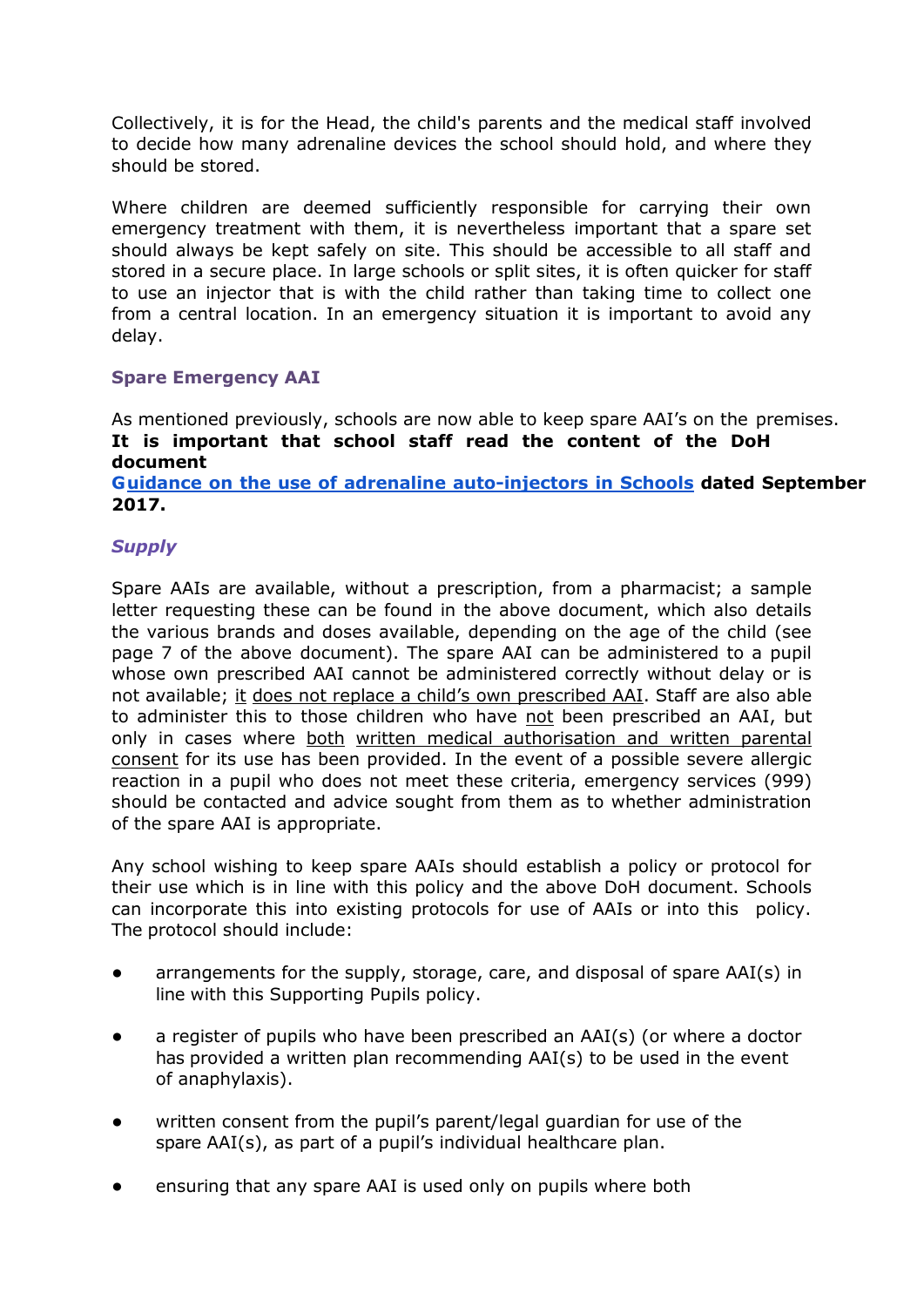medical authorisation and written parental consent has been provided.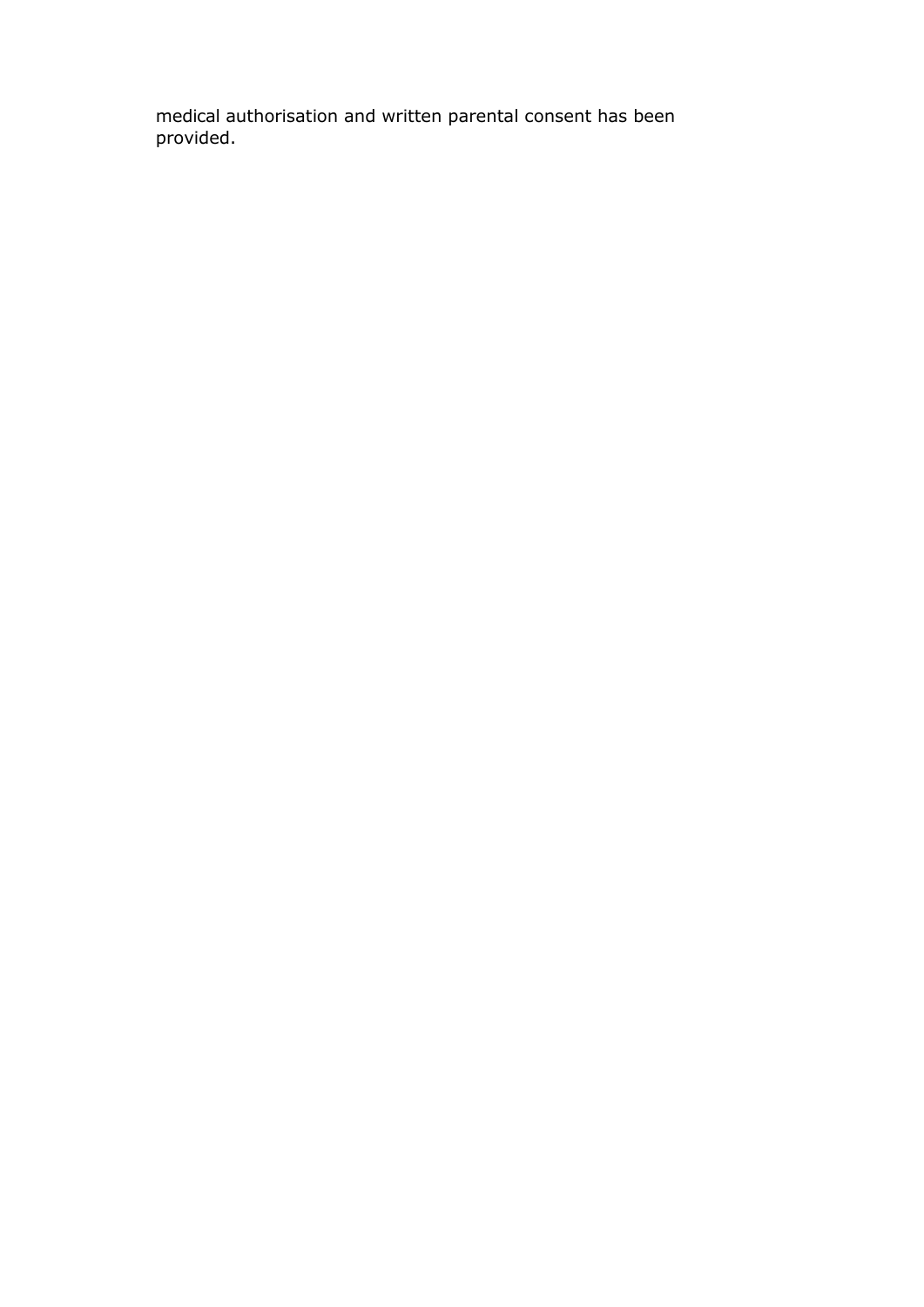- appropriate support and training for staff in the use of the AAI in line with the schools wider policy on supporting pupils with medical conditions.
- arrangements for purchase, storage and disposal of spare AAIs.
- Details of the named individual responsible for overseeing the protocol and monitoring it's implementation and maintaining the allergy register. The names of two individuals responsible for the supply, storage, care and disposal of the AAI should also be included..
- keeping a record of use of any AAI(s), as required by Supporting Pupils policy and informing parents or carers that their pupil has been administered an AAI and whether this was the school's spare AAI or the pupil's own device.

*Add in details of the school's own arrangements in place to summon assistance in the event of the spare AAI being needed.*

## *The Emergency Anaphylaxis Kit*

It is good practice for schools holding spare AAIs to store these as part of an emergency anaphylaxis kit which should include:•

- $\bullet$  1 or more AAI(s).
- Instructions on how to use the device(s).
- Instructions on storage of the AAI device(s).
- Manufacturer's information.
- A checklist of injectors, identified by their batch number and expiry date with monthly checks recorded.
- A note of the arrangements for replacing the injectors.
- A register of pupils to whom the AAI can be administered.
- An administration record

Schools might like to keep the emergency kit together with the "emergency asthma inhaler kit" if one is kept (see section on Asthma below). Many foodallergic children also have asthma, and asthma is a common symptom during food-induced anaphylaxis.

Severe anaphylaxis is an extremely time-critical situation. Delays in administering adrenaline have been associated with fatal outcomes. Schools should ensure that all AAI devices, including those in the Emergency kit, are kept in a safe and suitably central location to which all staff have access, such as the school office or staff room, but in which the AAI is out of the reach and sight of children. They must not be locked away in a cupboard or an office where access is restricted. They should not be located more than 5 minutes away from where they may be needed. In larger schools, it may be prudent to locate a kit near the central dining area and another near the playground; more than one kit may be needed.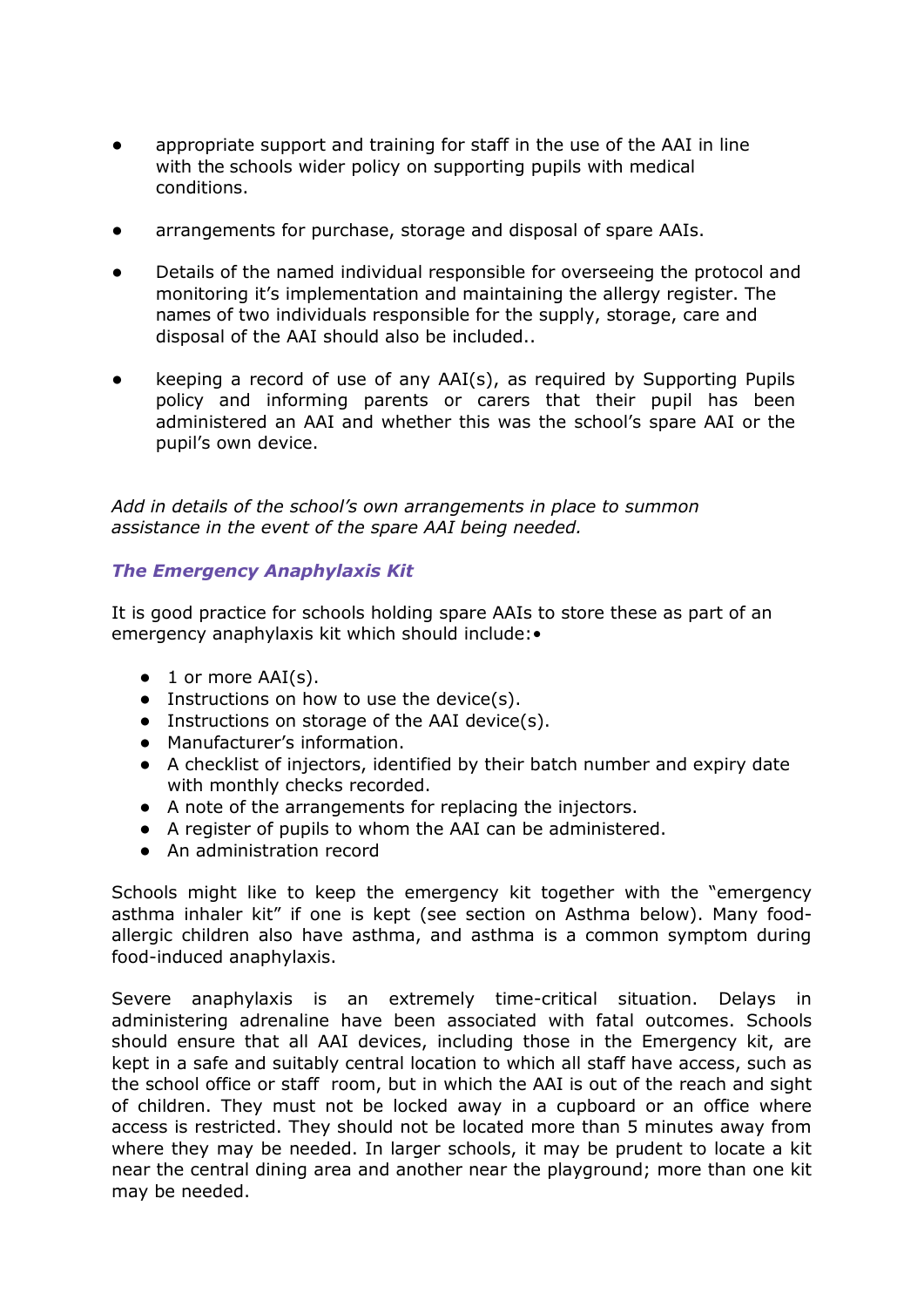Any spare AAI devices held in the Emergency Kit should be kept separate from pupil's own prescribed AAI which might be stored nearby; the spare AAI should be clearly labelled to avoid confusion.

# *Storage and Care of the AAI*

A school's allergy/anaphylaxis policy should include staff responsibilities for maintaining the spare anaphylaxis kit. It is recommended that at least two named volunteers amongst school staff should have responsibility for ensuring that:

- on a monthly basis the AAIs are present and in date.
- that replacement AAIs are obtained when expiry dates approach (this can be facilitated by signing up to the AAI expiry alerts through the relevant AAI manufacturer).
- The AAI devices should be stored at room temperature (in line with manufacturer's guidelines), protected from direct sunlight and extremes of temperature.

Schools may wish to require parents to take their pupil's own prescribed AAIs home before school holidays (including half-term breaks) to ensure that their own AAIs remain in date and have not expired.

# *Disposal*

Once an AAI has been used it cannot be reused and must be disposed of according to manufacturer's guidelines. Used AAIs can be given to the paramedics on arrival or can be disposed of in a pre-ordered sharps bin.

# *School trips including sporting activities (also see page 9)*

Schools should conduct a risk-assessment for any pupil at risk of anaphylaxis taking part in a school trip, in much the same way as they already do so with regard to safe-guarding etc. Pupils at risk of anaphylaxis should have their AAI with them, and there should be staff trained to administer the AAI in an emergency. Schools may wish to consider whether it may be appropriate, under some circumstances, to take spare AAI(s) on some trips.

# **Food Management**

Day-to-day policy measures are needed for food management; awareness of the child's needs in relation to the menu, individual meal requirements and snacks in school. When catering staff are employed by a separate organisation, it is important to ensure that the Kitchen Manager is fully aware of the child's particular requirements. A `kitchen code of practice' should be put in place.

Parents often ask for the Head to exclude from the premises the food to which their child is allergic. This is not always feasible, although appropriate steps to minimise any risks to allergic children should be taken.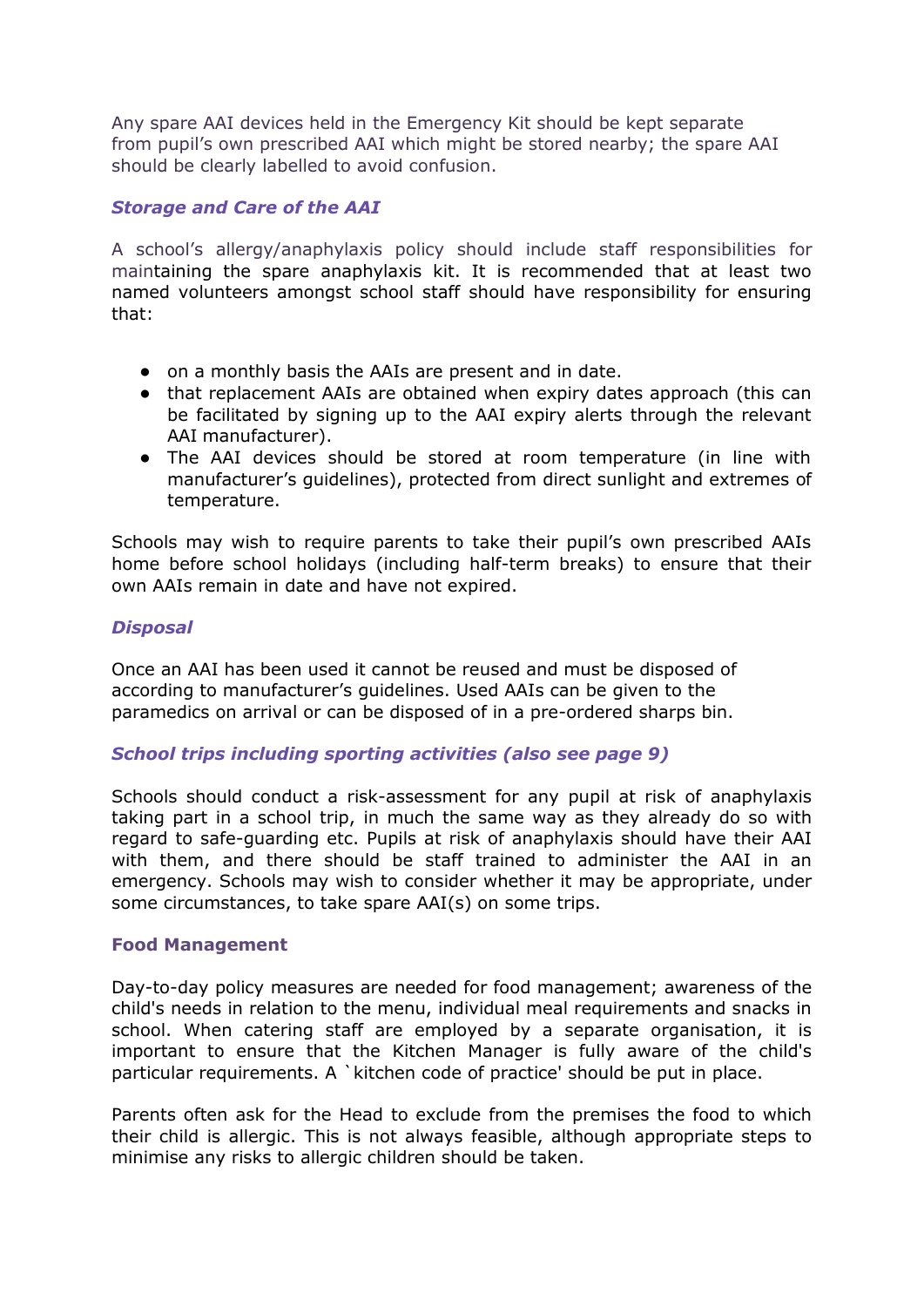# **Training**

It would be reasonable for ALL staff to:•

- be trained to recognise the range of signs and symptoms of an allergic reaction;
- understand the rapidity with which anaphylaxis can progress to a lifethreatening reaction, and that anaphylaxis may occur with prior mild (e.g. skin) symptoms;
- appreciate the need to administer adrenaline without delay as soon as anaphylaxis occurs, before the patient might reach a state of collapse (after which it may be too late for the adrenaline to be effective);
- be aware of the anaphylaxis policy;
- be aware of how to check if a pupil is on the register;
- be aware of how to access the AAI;

Where members of staff have volunteered to inject adrenaline in an emergency, the school will need to contact the School Nursing Team at Northumbria Healthcare to arrange for them to deliver an appropriate training session in the use of the auto-injectors. Colleagues can be reassured that these devices are simple to administer.

## <span id="page-22-0"></span>**Asthma**

#### **What is Asthma?**

People with asthma have airways which narrow as a reaction to various triggers. The narrowing or obstruction of the airways causes breathing difficulties.

#### **What Causes it?**

There are many things that can trigger an asthma attack. Common examples include:

- viral infections
- house dust mites
- pollen
- smoke
- fur.
- feathers
- pollution
- laughter
- excitement
- stress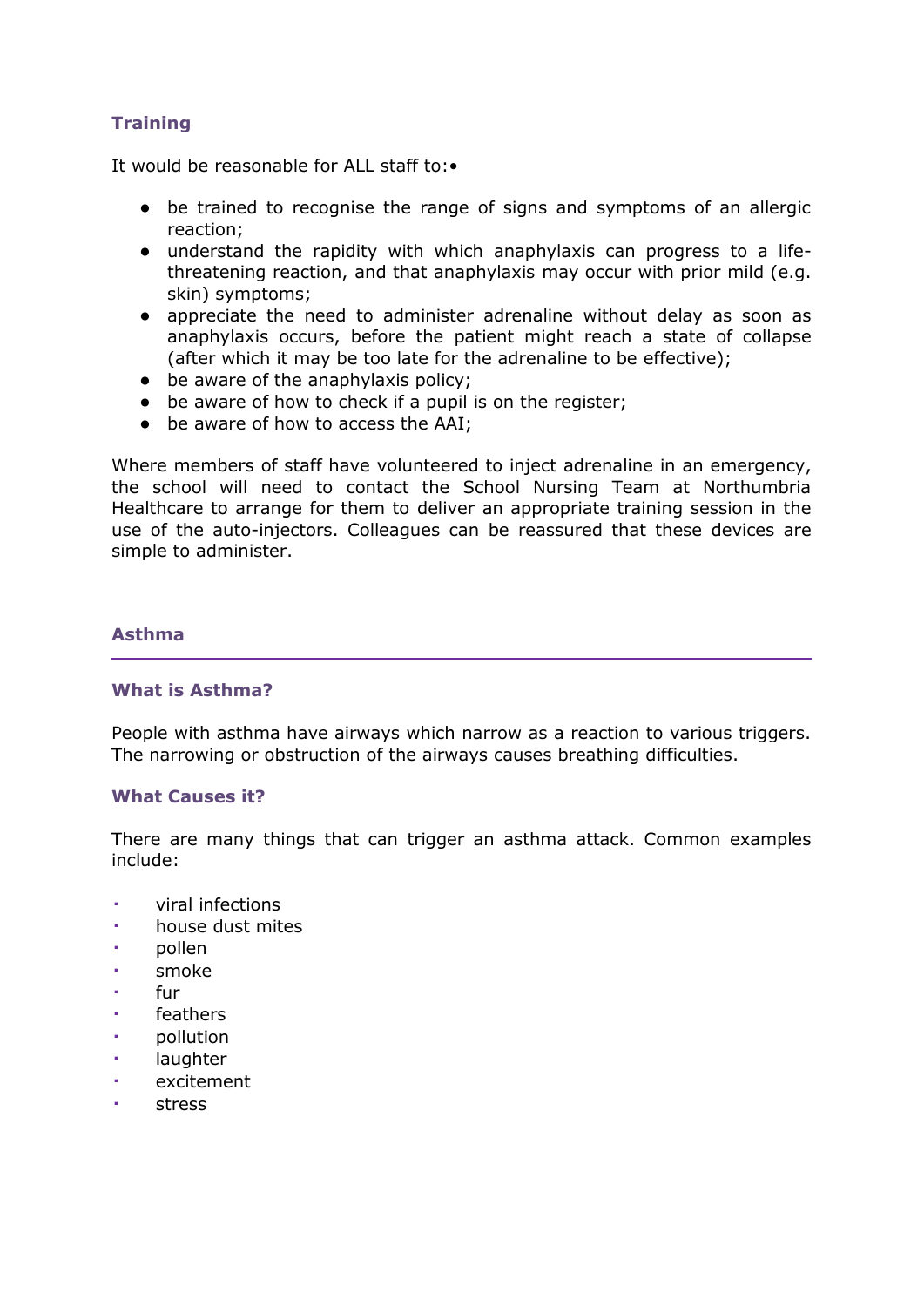# **What are the Signs of the Condition?**

The most common symptoms of an asthma attack include:

- coughing
- wheezing
- difficulty breathing
- nasal flaring
- a tight feeling in the chest (younger children may express this as 'tummy ache' or feeling like someone is sitting on their chest)
- Inability to talk or complete sentences (some children will go very quiet).

## **What is the Treatment for the Condition?**

The main types of medicines used to treat asthma are discussed briefly below:

## **Relievers**

Usually it is a reliever that a child will need during the school day. Relievers (usually blue inhalers) are medicines that are taken immediately to relieve the symptoms of asthma during an attack. They quickly relax the muscles surrounding the narrowed airways thus allowing them to open wider, making it easier for the child to breathe. They are sometimes taken before exercise.

## **Preventers**

Preventer inhalers can be brown, red or orange in colour and can sometimes be in the form of tablets. Preventers are usually used out of school hours and it is rare for them to be needed during the school day.

Preventers protect the lining of the airways, help to calm the swelling and stop the tubes in the lungs from being so sensitive.

#### **Spacers**

Both kinds of inhalers are often used in combination with spacers which help deliver medicine to the lungs more effectively. Where prescribed, the spacer should be individually labelled with the child's name and kept with the inhaler.

#### **Nebulisers**

A nebuliser is a machine that creates a mist of medicine that is then breathed through a mask or mouthpiece. They are becoming increasingly less common. Pupils with asthma should not normally need to use a nebuliser in school. However, if they do have to use one then members of school staff will need to receive appropriate training from a healthcare professional.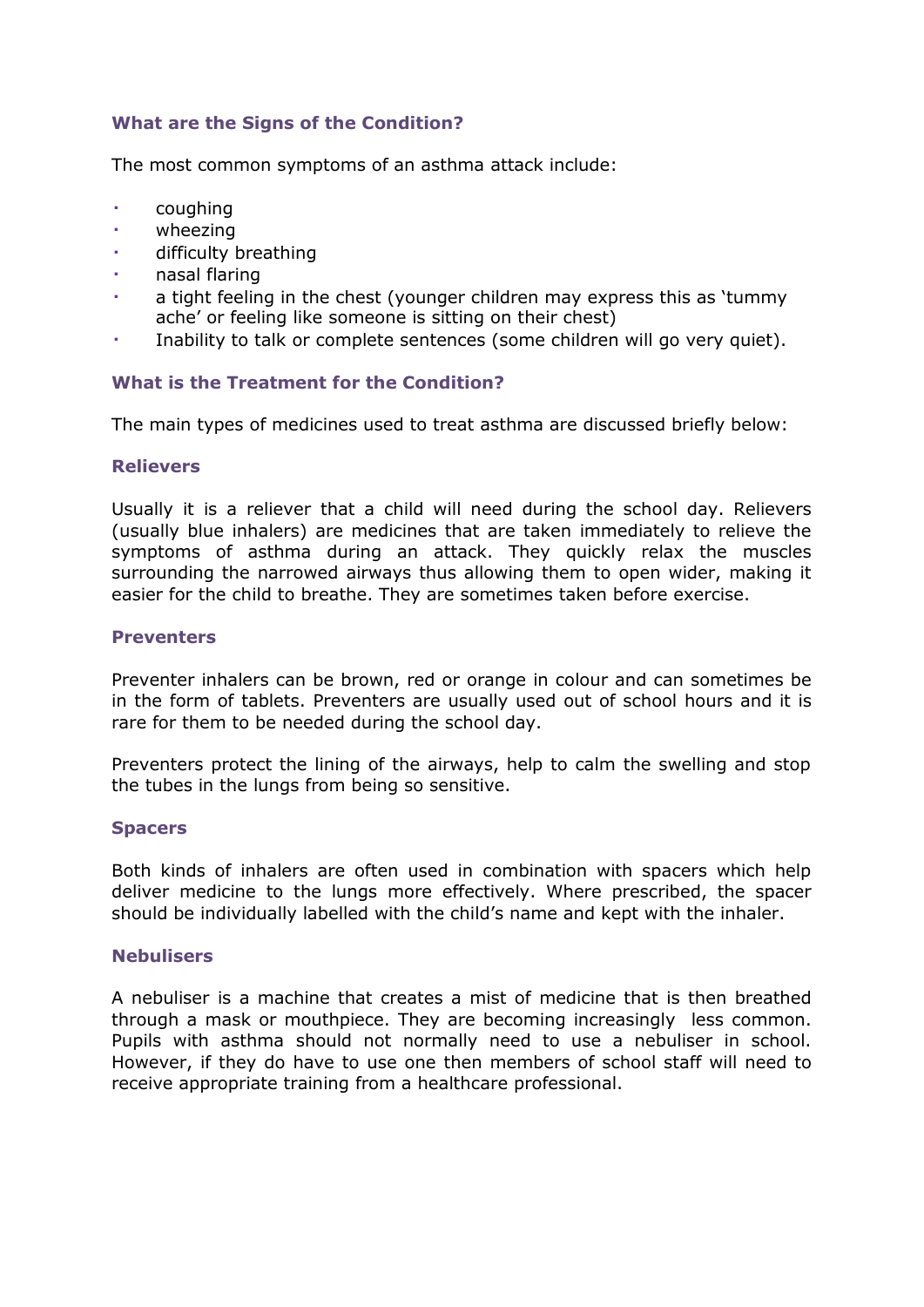# **Training**

Since emergency treatments vary in each case, the parents will often be best placed to inform schools of the child's treatment regime. There may be a specialist nurse from the local NHS Trust who can deliver training and will have access to the medical advice that has informed the healthcare plan.

Children with asthma will often be looked after solely by their GP or Asthma Nurse. Although the GP would be unable to provide training it is likely that they will provide the information that would help school staff to complete the healthcare plans. Children with complex conditions may have access to a specialist nurse with expert knowledge in oncology, nephrology, gastroenterology, urology or cystic fibrosis, who may be able to assist.

# *Designated Members of Staff*

Designated members of staff should be trained in:

- recognising asthma attacks (and distinguishing them from other conditions with similar symptoms)
- responding appropriately to a request for help from another member of staff
- recognising when emergency action is necessary
- administering salbutamol inhaler through a spacer
- keeping appropriate records of asthma attacks.

#### *ALL Members of Staff*

In addition to this, it would be reasonable for **ALL** members of staff to be:

- trained to recognise the symptoms of an asthma attack and, ideally, how to distinguish them from other conditions with similar symptoms
- aware of this policy
- aware of how to check if a child is on the asthma register
- aware of how to access the emergency inhaler and who the designated members of staff are, and the policy on how to access their help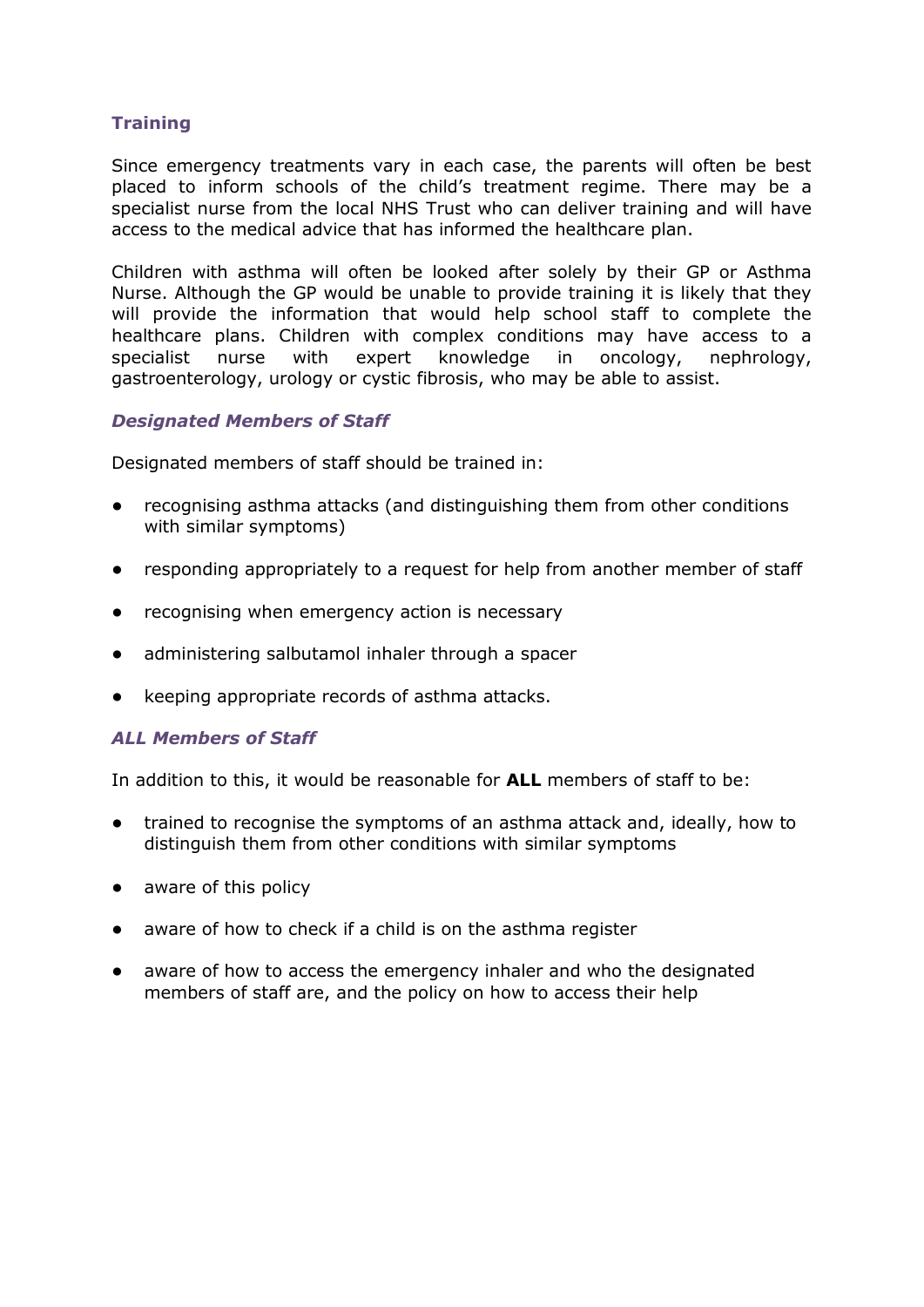## **Asthma UK has produced demonstration films on using a metered-dose inhaler and spacers suitable for staff and children.**

**h [ttp://www.asthma.org.uk/knowledge-bank-treatment-and](http://www.asthma.org.uk/knowledge-bank-treatment-and-medicines-using-your-inhalers)[medicines-using-your-i](http://www.asthma.org.uk/knowledge-bank-treatment-and-medicines-using-your-inhalers) [nhalers](http://www.asthma.org.uk/knowledge-bank-treatment-and-medicines-using-your-inhalers)**

**Beat Asthma also has a useful resource page specifically aimed at schools:<http://www.beatasthma.co.uk/resources/schools/>**

## **What Arrangements are in Place at our School?**

#### **Healthcare Plan**

Pupils with asthma will need to have an individual healthcare plan, details about which are given on page 13 and in Appendix 3.

It is important to agree with parents of children with asthma how to recognise when their child's asthma gets worse and what action needs to be taken at that time. An Asthma Action Plan (available from Asthma UK) is a useful way to store written information about a child's asthma. The child's GP or Asthma Nurse will complete this in conjunction with the child and his/her parent. It includes details of the inhalers used, asthma triggers for the child, emergency action and contacts for the GP or Asthma Nurse. This can be attached to the healthcare plan.

In early years settings it is foreseeable that the younger children will not have the ability to convey to members of staff that their symptoms are getting worse or identify what medicines they need to take and when. It is, therefore, imperative that early years and primary school staff, who have younger children in their classes, know how to identify when symptoms of asthma are getting worse and what action they need to take when this happens. This should be reinforced by asthma action plans, asthma medicine cards (both provided by parents) and regular training and support for staff.

#### **Asthma Register**

A register of children who have been diagnosed with asthma or prescribed a reliever inhaler should be kept. This is particularly crucial in larger schools, where there may be many children with asthma, and it will not be feasible for individual members of staff to be aware of which children these are. In primary settings, where a teacher has responsibility for a single class each year, this will be easier to manage (so a register may not be needed).

Schools should ensure that the asthma register is easy to access, and allows for a quick check to take place to establish if a child is recorded as having asthma and that consent for an emergency inhaler to be administered has been obtained.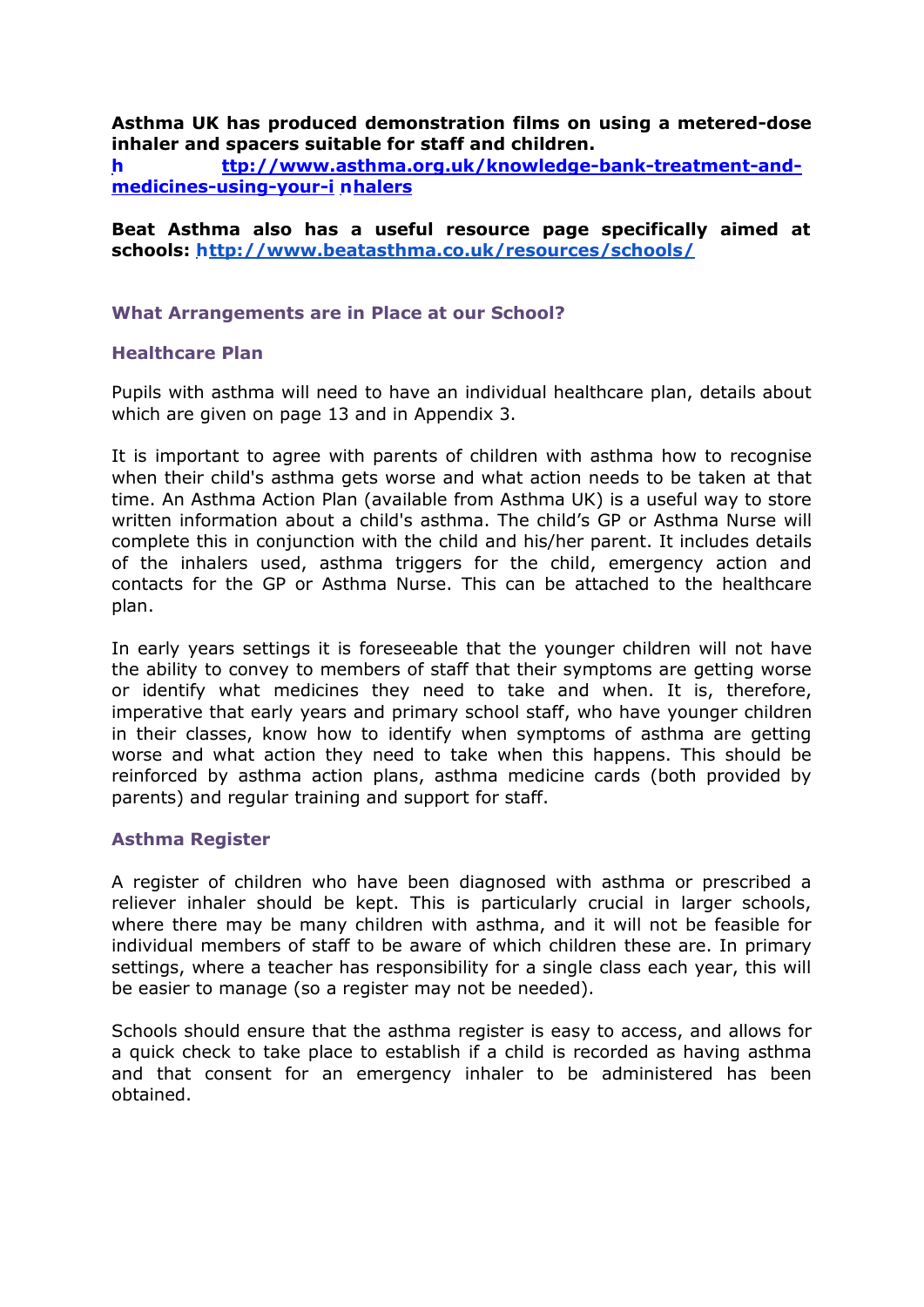# **Carrying the Medication**

Pupils with asthma need to keep their reliever inhalers with them at all times

It is good practice to allow pupils who have asthma to carry their own medication from a relatively early age. This is especially important if the inhaler or nebuliser is needed to relieve symptoms regularly or if attacks are sporadic and particularly severe. Children with asthma learn from their past experience of attacks; they usually know just what to do and will probably carry the correct emergency treatment.

If pupils are not able to do so then inhalers should be stored safely away and members of staff should issue them when the child needs the medication. This method may be more appropriate for younger pupils with asthma who may not be able to use the inhaler without help or guidance.

If the child is too young or immature to take personal responsibility for his/her inhaler, members of staff should make sure that it is stored in a safe but readily accessible place, and clearly marked with the child's name.

All asthma medicine should be clearly labelled with the child's name. The expiry date of the medicines should be checked every six months.

# <span id="page-26-0"></span>**Emergency Salbutamol Inhalers in Schools**

As indicated above, schools are now permitted to keep a supply of salbutamol inhalers on site for use in an emergency. This is a sensible contingency arrangement in the event that children lose, forget or break their inhalers.

The emergency salbutamol inhaler should only be used by children:

- who have been diagnosed with asthma, and prescribed a reliever inhaler
- who have been prescribed a reliever inhaler
- for whom written parental consent for use of the emergency inhaler has been given.

Information on the use of the emergency inhaler should be recorded in a child's individual healthcare plan.

Schools are not required to hold an inhaler – this is a discretionary power enabling them to do so if they wish. Those which choose to keep an emergency inhaler should use the guidance below to establish a protocol for its use.

Keeping an inhaler for emergency use will have many benefits. It could prevent an unnecessary and traumatic trip to hospital and, potentially, save the child's life. Having a protocol that sets out how and when the inhaler should be used will also protect members of staff by ensuring they know what to do in the event of a child having an asthma attack; this should include: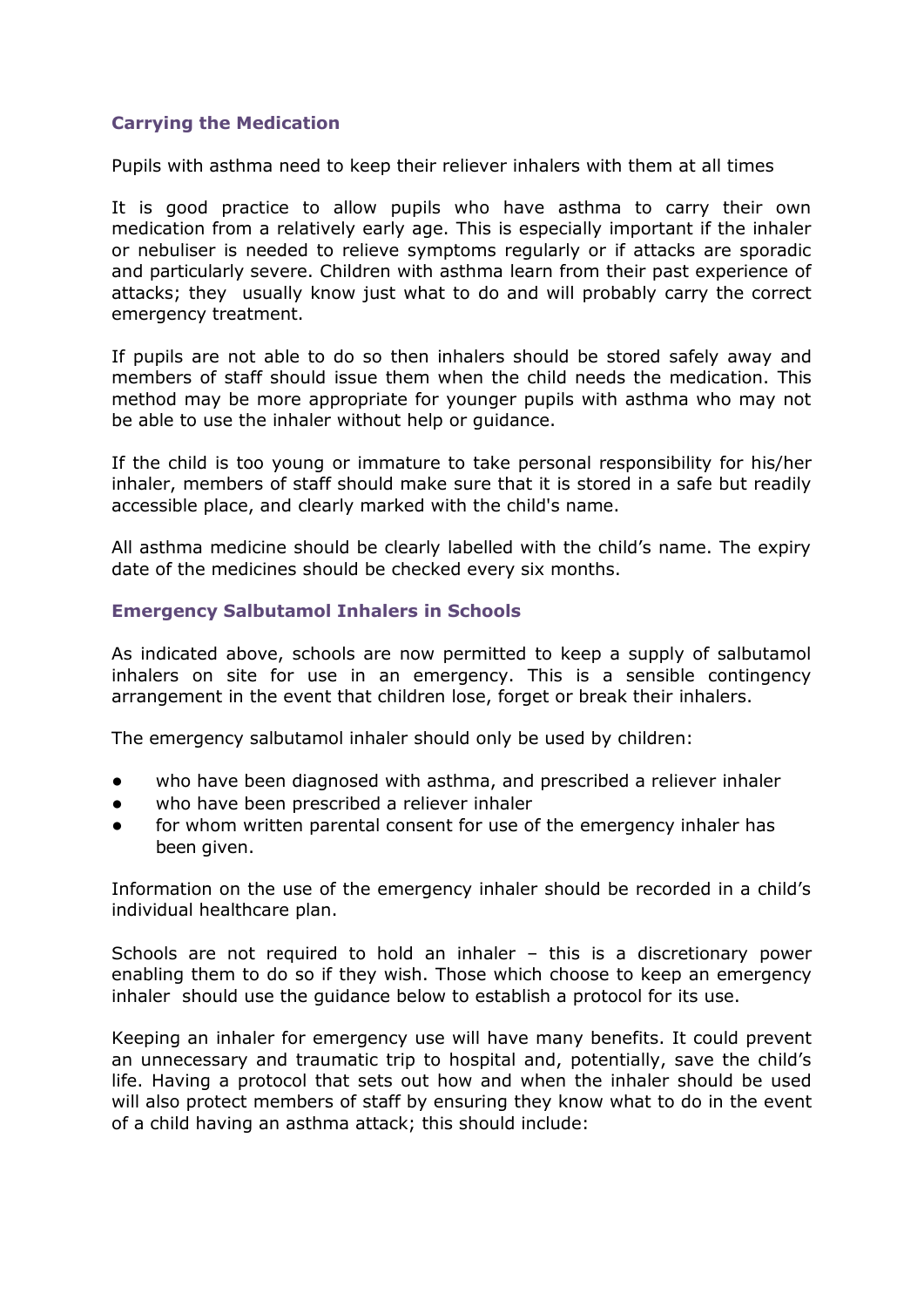- Establishing arrangements for the supply, storage, care and disposal of the inhaler and spacers. Assigning these responsibilities to at least two volunteers is recommended
- Maintaining a register of pupils who have been diagnosed with asthma or prescribed a reliever inhaler. The register should confirm that parental consent has been obtained for use of the emergency inhaler and a copy of it should be kept with the emergency inhaler
- Having written parental consent for use of the emergency inhaler included as part of a child's individual healthcare plan. This consent can either be secured by amending the School/Parental Agreement Form (Appendix 1) to include this permission or by using the specific consent form for use of the emergency inhaler (Appendix 6) which should be updated regularly, ideally annually, to take account of changes to a child's condition.
- Arranging for appropriate support and training for staff in the use of the emergency inhaler in line with this policy.
- Keeping a record of use of the inhaler (including when and where the attack took place, how much medication was given and by whom) and informing parents or carers that their child has used the emergency inhaler (this should be in writing so the parent can pass the information onto the child's GP – a sample letter is attached as Appendix 7)

The Medication Coordinator or Head should monitor the protocol to ensure compliance with it.

# *Supply*

Schools can buy inhalers and spacers from a pharmaceutical supplier, such as a local pharmacy, without a prescription, provided the general advice relating to these transactions are observed. Schools can buy inhalers in small quantities provided it is done on an occasional basis and is not for profit.

A supplier will need a request signed by the Head (ideally on appropriately headed paper) stating:

- the name of the school for which the product is required;
- the purpose for which that product is required, and
- the total quantity required.

Schools may wish to discuss with their community pharmacist the different plastic spacers that are available and what is most appropriate for the age-group in the school. They can also provide advice on use of the inhaler. Schools should be aware that pharmacies cannot provide inhalers and spacers for free and will, therefore, charge for them.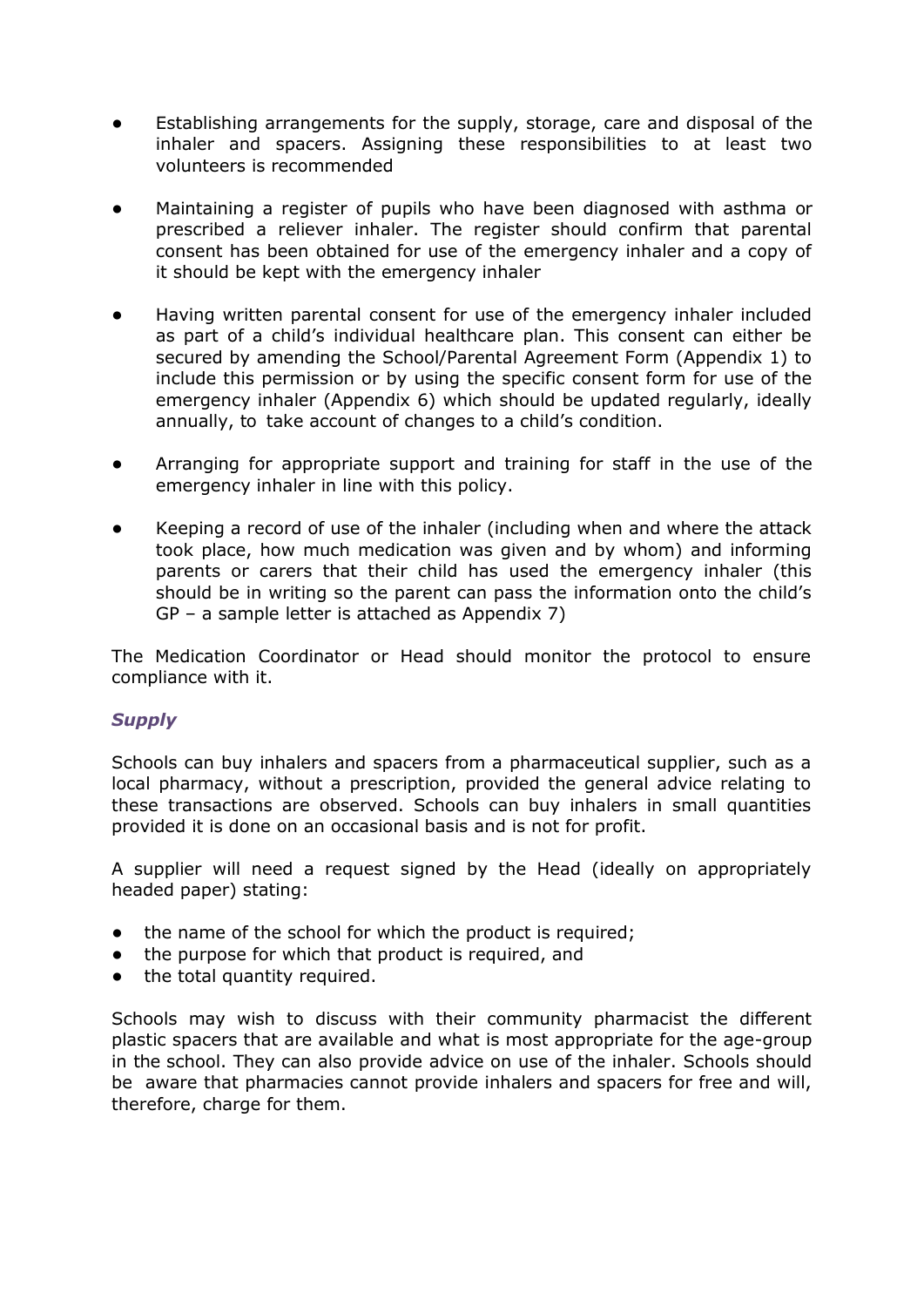# *The Emergency Kit*

An emergency asthma inhaler kit should include:

- a salbutamol metered dose inhaler
- at least two single-use plastic spacers compatible with the inhaler
- instructions on using the inhaler and spacer
- instructions on cleaning and storing the inhaler
- manufacturer's information
- a checklist of inhalers, identified by their batch number and expiry date, with monthly checks recorded
- a note of the arrangements for replacing the inhaler and spacers
- a register of children permitted to use the emergency inhaler as detailed in their individual healthcare plans
- a record of when the inhaler has been used
- a copy of the school protocol on the use of the emergency salbutamol inhaler

Schools should consider keeping more than one emergency asthma kit, especially if they comprise several buildings, to ensure that all children within the school environment are close to such equipment. The Department of Health suggests a stock of five spacers would be adequate for a typical school.

## *Salbutamol*

Salbutamol is a relatively safe medicine, particularly if inhaled, but all medicines can have some adverse effects. Those of inhaled salbutamol are well known, tend to be mild, temporary and not likely to cause serious harm. The child may feel a bit shaky or may tremble, or may say that they feel their heart is beating faster. The main risk of allowing schools to hold a salbutamol inhaler for emergency use is that it may be administered inappropriately to a breathless child who does not have asthma. It is essential, therefore, that schools follow the advice previously given in relation to whom the emergency inhaler can be used by.

*Children may be prescribed inhalers for their asthma which contain an alternative reliever medication to salbutamol (such as terbutaline). The salbutamol inhaler should still be used by these children if their own inhalers are not accessible – it will still help to relieve their asthma and could save a life.*

# *Storage and Care of the Inhaler*

Schools should ensure that the inhaler and spacers are kept in a safe central location, such as the school office or staffroom, which is known to all members of staff, and to which they have access to at all times. However, the inhaler must be stored out of the reach and sight of children. The inhaler and spacer should not be locked away.

The inhaler should be stored at the appropriate temperature (in line with the manufacturer's guidelines), usually below 30°C, protected from direct sunlight and extremes of temperature. The inhaler and spacers should be kept separate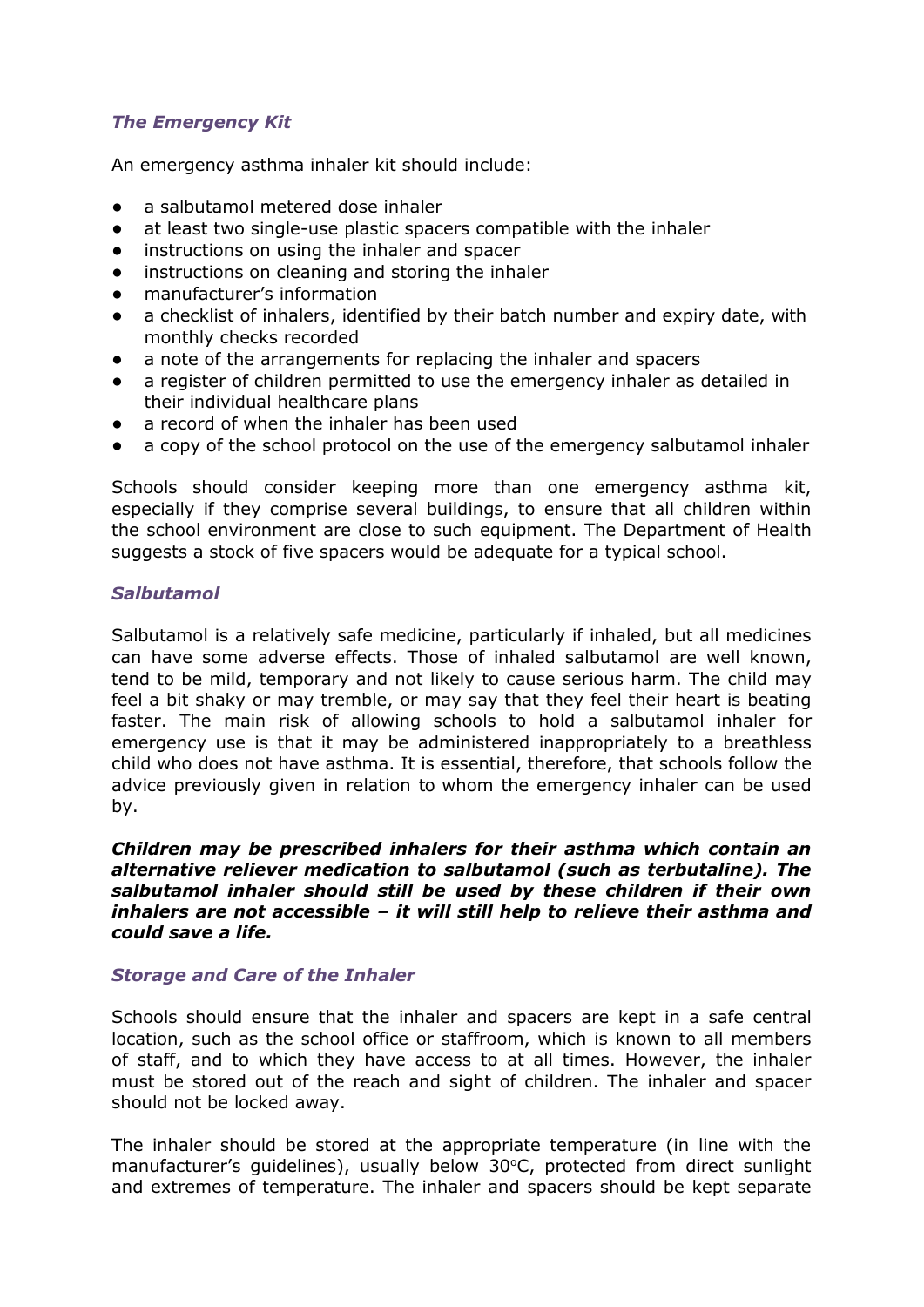from any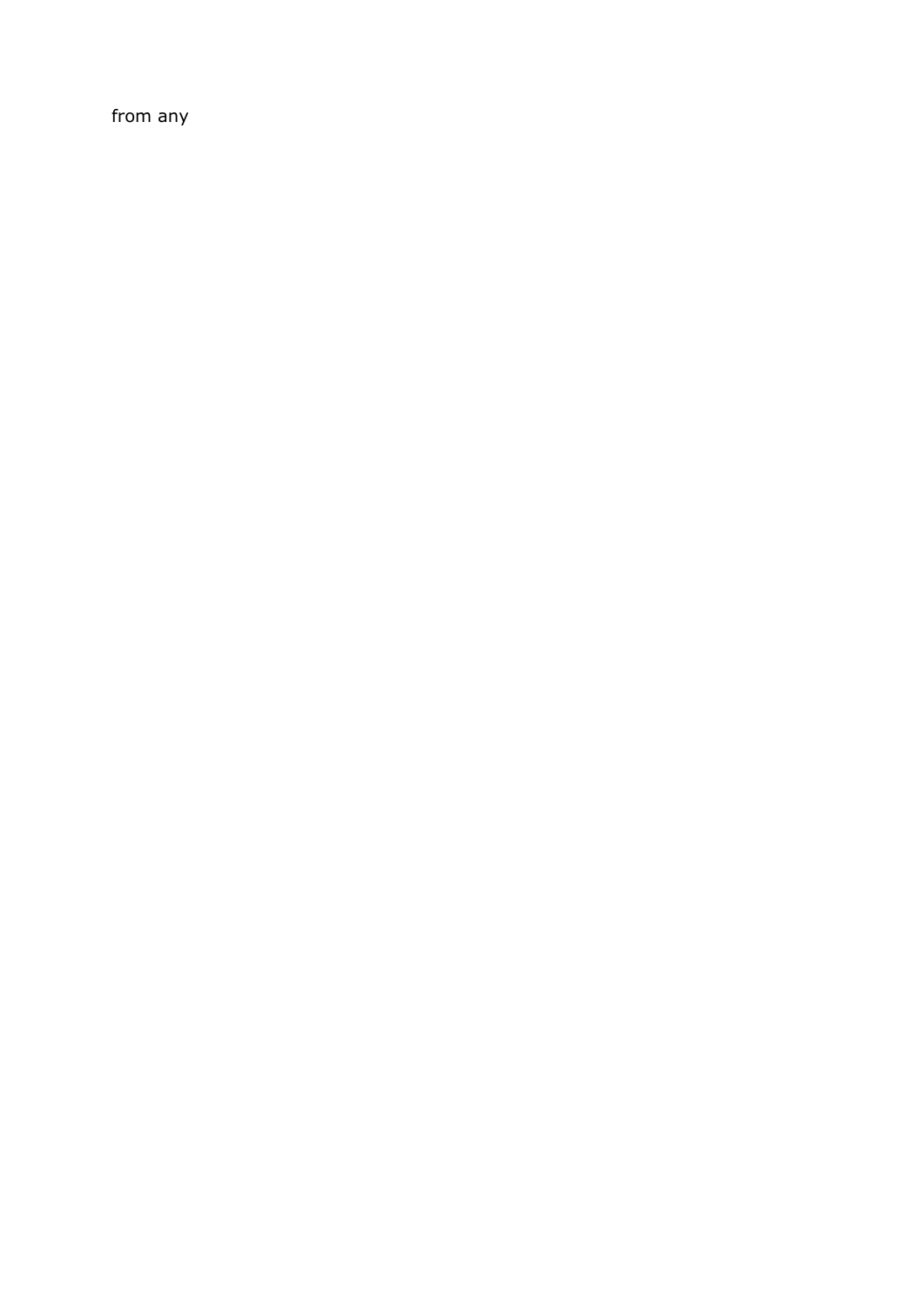individual child's inhaler; the emergency inhaler should be clearly labelled to avoid confusion with a child's inhaler. An inhaler should be primed when first used (for example, spray two puffs). As it can become blocked again when not used over a period of time, it should be regularly primed by spraying two puffs.

To avoid possible risk of cross-infection, the plastic spacer should not be reused. It can be given to the child to take home for future personal use. The inhaler itself, however, can usually be reused, provided it is cleaned after use. The inhaler canister should be removed, and the plastic inhaler housing and cap should be washed in warm running water, and left to dry in air in a clean, safe place. The canister should be returned to the housing when it is dry, and the cap replaced, and the inhaler returned to the designated storage place.

However, if there is any risk of contamination with blood (for example if the inhaler has been used without a spacer), it should also not be re-used but disposed of.

The two named volunteers should have responsibility for ensuring that:

- on a monthly basis the inhaler and spacers are present and in working order, and the inhaler has sufficient number of doses available
- replacement inhalers are obtained when expiry dates approach
- replacement spacers are available following use
- the plastic inhaler housing (which holds the canister) has been cleaned, dried and returned to storage following use, or replacements are available if necessary.

# *Disposal*

Manufacturers' guidelines usually recommend that spent inhalers are returned to the pharmacy to be recycled. Schools should be aware that to do this legally, they will need to register as a lower-tier waste carrier, as a spent inhaler counts as waste for disposal.

Registration only takes a few minutes online, and is free, and does not usually need to be renewed in future years. The hyperlink to enable schools to register is provided below:

<https://www.gov.uk/waste-carrier-or-broker-registration>

However, following discussions, the Council's Waste Management and Disposal Team has determined that owing to the very small quantities of emergency inhalers which Northumberland schools will produce, a more sensible and pragmatic solution would be for each school to put them into its recycling and rubbish bins, as described below: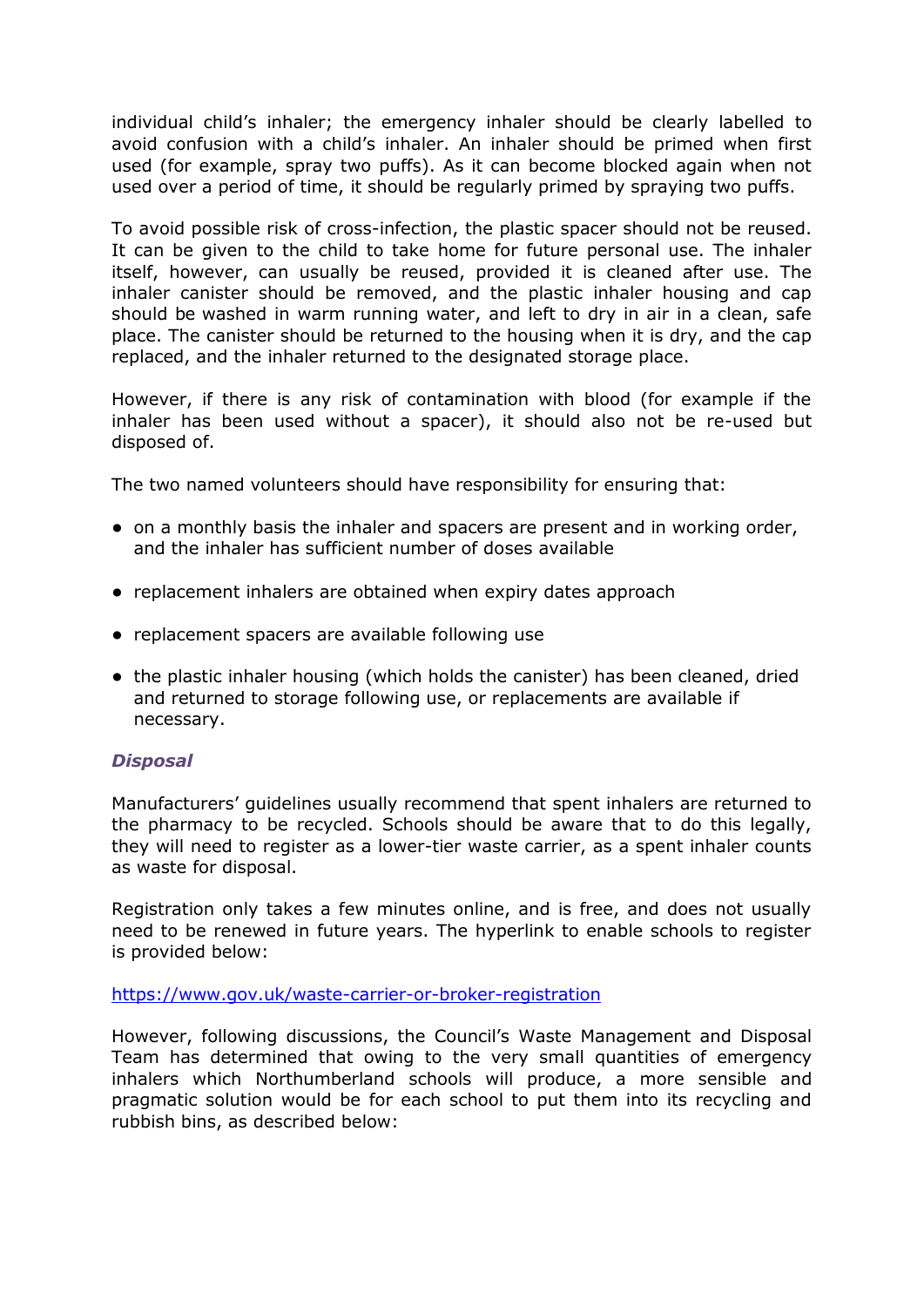- If schools have an NCC recycling collection then the empty metal canister can be recycled via these bins, as the Council does permit empty aerosols to be added to its collections
- The plastic part of the inhaler should be placed into the rubbish bin, following which it will be sent with other waste to the 'energy from waste' plant

Schools requiring further information about this particular topic should call 0845 600 6400 and ask to speak to the Contracts and Commercial Team (Waste Management).

# **PE and Off-site Activities**

Children with asthma should participate in all aspects of school life, including physical activities. They need to take their reliever inhaler with them on all offsite activities and these should also be available during physical education and sports activities. Physical activity benefits children with asthma in the same way as other children. Swimming is particularly beneficial, although endurance work may need to be avoided. Some children may need to take their reliever asthma medicines before any physical exertion. Warm-up activities are essential before any sudden activity especially in cold weather. Particular care may be necessary in cold or wet weather.

The emergency inhaler kit should be easily accessible should the child's primary inhaler not be available.

# **Action During an Attack**

When a child has an attack they should be treated according to their individual healthcare plan or asthma card, as previously agreed. If the child does not have his/her prescribed reliever inhaler available, then the school's emergency inhaler can be used in the circumstances described previously. An ambulance should be called if:

- the symptoms do not improve sufficiently after 10 puffs on the inhaler
- the child is too breathless to speak
- the child is becoming exhausted
- the child has a blue/white tinge around the lips
- the child has collapsed

Because asthma varies from child to child, it is impossible to provide emergency guidance that will apply uniformly in every single case. However, the guidelines given in Appendix 8 may be helpful. Schools may wish to copy the information and display it as emergency guidance.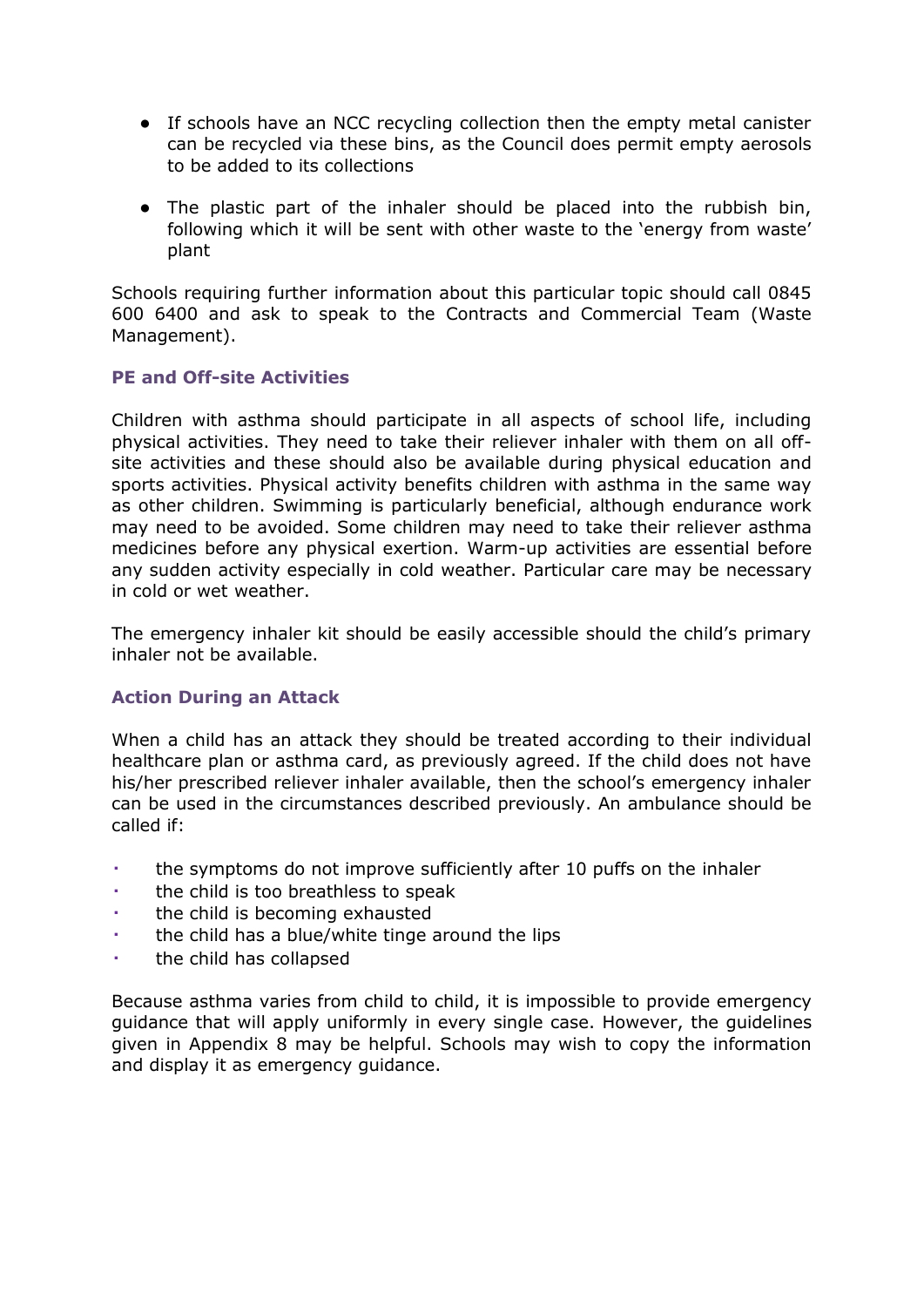#### <span id="page-32-0"></span>**Diabetes**

#### **What is Diabetes?**

Diabetes is a condition where the amount of glucose in the blood is too high because the body cannot use it properly.

#### **What Causes it?**

Diabetes is a disorder caused when the pancreas produces an insufficient amount of the hormone insulin or when insulin production is absent. There are two main types of diabetes which are discussed briefly below:

#### **Type 1 Diabetes**

Type 1 diabetes develops when the insulin-producing cells have been destroyed and the body is unable to generate any of the substance. It is treated with insulin either by injection or pump, a healthy diet and regular physical activity*.*  The majority of affected children have Type 1 diabetes.

#### **Type 2 Diabetes**

Type 2 diabetes develops when the body does not produce enough insulin or the insulin that is produced does not work properly.

This type of diabetes is treated with a healthy diet and regular physical activity, though medication (and/or insulin) is often required*.*

In both instances each child may experience different symptoms and these should be discussed when drawing up the healthcare plan.

#### **What is the Treatment for the Condition?**

For most children diabetes is controlled by injections of insulin each day. Some children may require multiple injections, though it is unlikely that they will need to be given injections during school hours.

In some cases, the child's condition may be controlled by an insulin pump. Most children can manage their own injections, however, if doses are required at school then supervision may be required and a suitable, private place to inject will need to be identified.

It has become increasingly common for older children to be taught to count their carbohydrate intake and adjust their insulin accordingly. This means that they have a daily dose of long-acting insulin at home, usually at bedtime and then insulin with breakfast, lunch and evening meal, and before substantial snacks. The child is taught how much insulin to give with each meal, depending on the amount of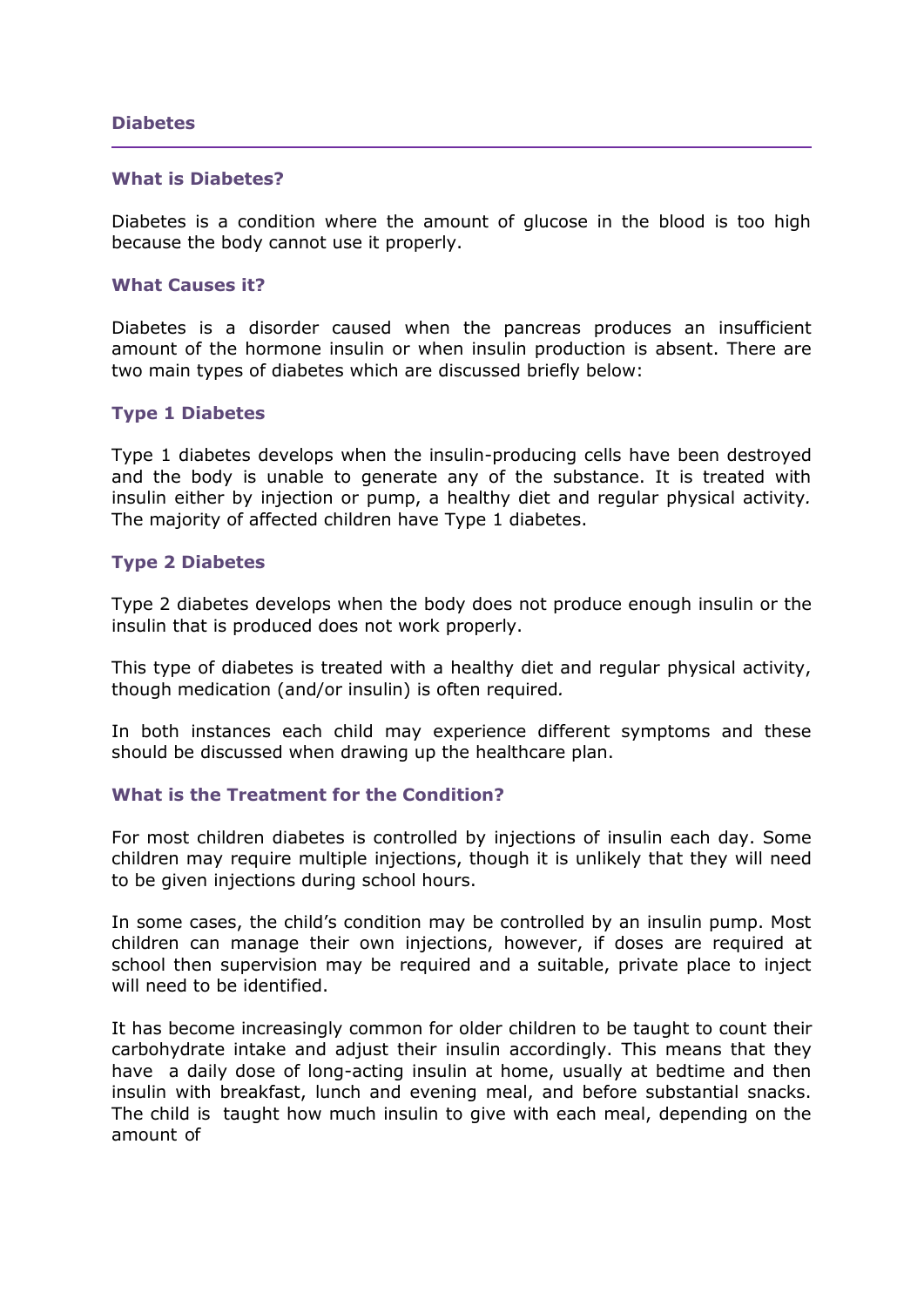carbohydrate eaten. The child is then responsible for administering injections and the regime to be followed would be detailed in the individual healthcare plan.

It is essential that children with diabetes make sure that their blood glucose levels remain stable. They may check their levels by taking a small sample of blood and using a small monitor at regular intervals. They may need to do this during the school lunch break, before PE or more regularly if their insulin needs to be adjusted. The majority of older children will be able to undertake this task without assistance and will simply need a suitable place to do it. However, younger children may need adult supervision to carry out the test and/or interpret the results.

When members of staff agree to administer blood glucose tests or insulin injections, they should be trained by an appropriate health professional, usually a specialist nurse with clinical responsibility for the treatment of the particular child.

## **What Arrangements are in Place at our School?**

#### **Healthcare Plan**

A healthcare plan will be needed for pupils with diabetes. Information about these plans is given on page 13 and Appendix 3.

Children with diabetes need to be allowed to eat regularly during the day. This may include eating snacks during class-time or prior to exercise. Schools may need to make special arrangements for pupils with diabetes if the school has staggered lunchtimes. Members of staff need to be made aware that if a child should miss a meal or snack he/she could experience a hypoglycaemic episode (commonly known as a 'hypo') during which the blood glucose level falls too low. It is, therefore, important that staff should be aware of the need for children with diabetes to have glucose tablets or a sugary drink to hand. After strenuous activity a child may experience similar symptoms, in which case the teacher in charge of physical education or other sessions involving physical activity should be aware of the need to take appropriate action.

#### **What are the Signs of a Hypoglycaemic Episode?**

Staff should be aware that the following symptoms, either individually or in combination, may be an indicator of low blood sugar:

- Hunger
- Sweating
- **Drowsiness**
- **Pallor**
- Glazed eyes
- Shaking or trembling
- Lack of concentration
- Irritability
- **Headache**
- Mood changes, especially angry or aggressive behaviour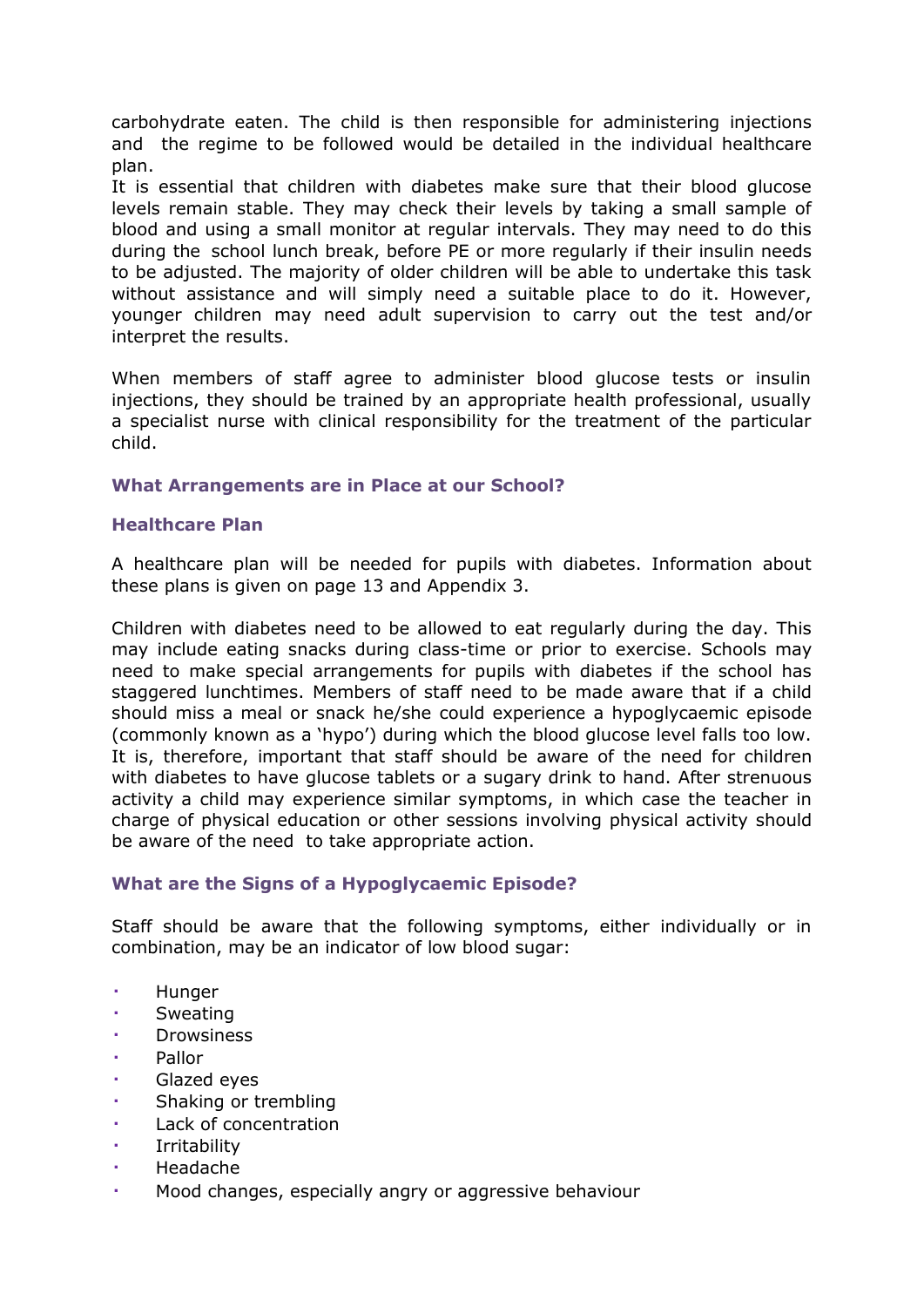Each child may experience different symptoms and this should be discussed when drawing up individual healthcare plans.

# **Emergency Action**

If a child experiences a 'hypo', it is very important that he/she is not left alone and that a fast acting sugar, such as glucose tablets, a glucose rich gel or a sugary drink is brought to the child and given immediately. Slower acting starchy food, such as a sandwich or two biscuits and a glass of milk, should be given once the child has recovered, some 10-15 minutes later.

An ambulance should be called if:

- The child's recovery takes longer than 10-15 minutes
- The child becomes unconscious

# **Hyperglycaemia**

Some children may experience hyperglycaemia, which is a high glucose level.

The underlying cause of hyperglycaemia will usually be from loss of insulin producing cells in the pancreas or if the body develops resistance to insulin.

More immediate reasons for it include:

- Missing a dose of diabetic medication, tablets or insulin
- Eating more carbohydrates than the body and/or medication can manage
- Being mentally or emotionally stressed
- Contracting an infection

The symptoms of hyperglycaemia include thirst and the passing of large amounts of urine. Tiredness and weight loss may indicate poor diabetic control. If these symptoms are observed members of staff should draw these signs to the attention of parents. If the child is unwell, is vomiting or has diarrhoea this can lead to dehydration. If the child is giving off a smell of pear drops or acetone this may be a sign of ketosis and dehydration and he/she will require urgent medical attention.

Further information on this condition can be found on the [Diabetes UK](http://www.diabetes.org.uk/) website.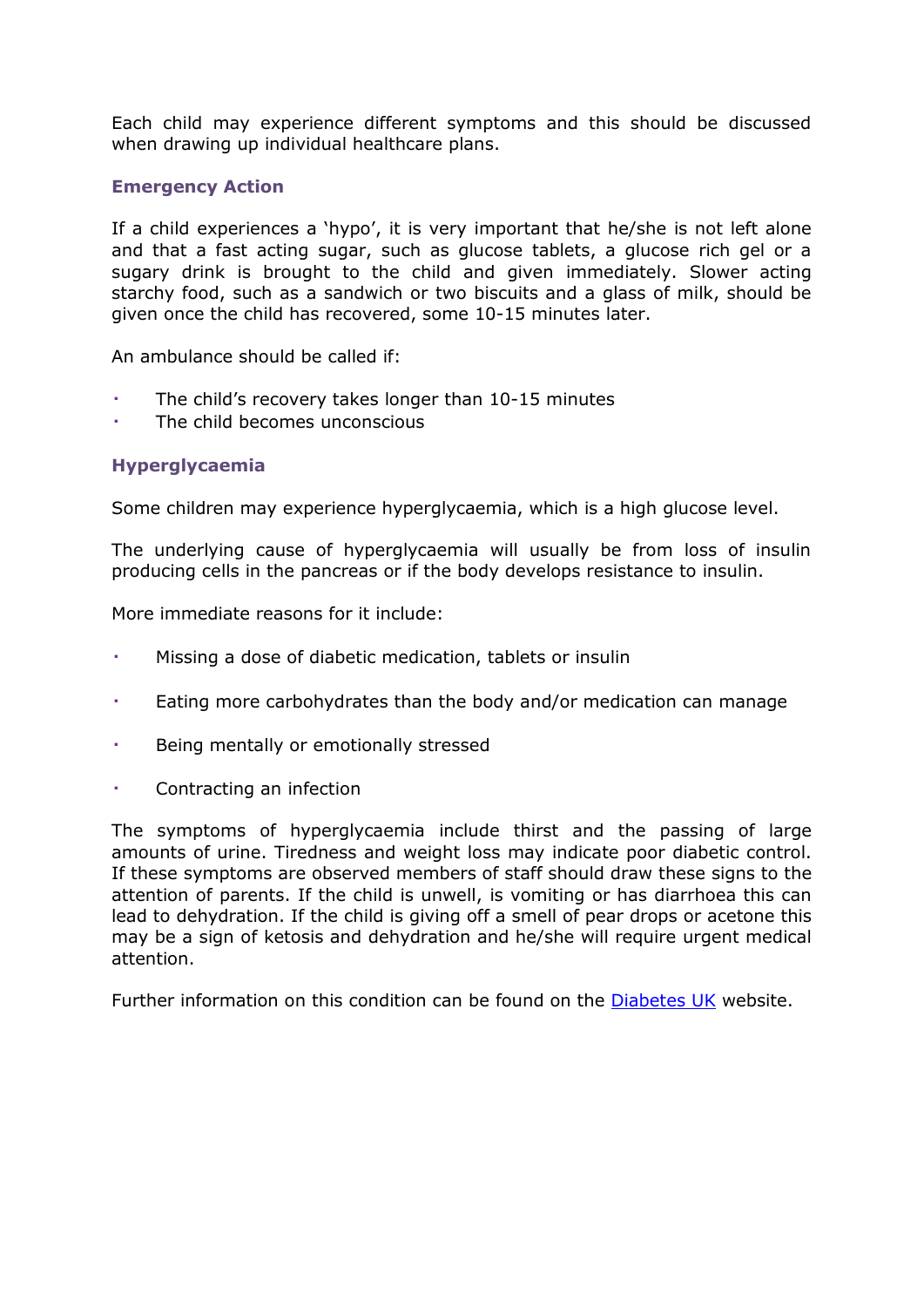## <span id="page-35-0"></span>**Epilepsy**

#### **What is Epilepsy?**

Epilepsy is characterised by a tendency for someone to experience recurrent seizures or a temporary alteration in one or more brain functions.

#### **What Causes it?**

An epileptic seizure, sometimes called a fit, turn or blackout can happen to anyone at any time. Seizures can happen for many reasons and can result from a wide variety of disease or injury.

Triggers such as anxiety, stress, tiredness and illness may increase the likelihood that a child will have a seizure. Flashing or flickering lights and some geometric shapes or patterns can also trigger seizures. The latter is called photosensitivity and is very rare. Most children with epilepsy can use computers and watch television without any problem.

#### **What are the Signs of the Condition?**

Seizures can take many different forms and a wide range of terms may be used to describe the particular seizure pattern that individual children experience.

What the child experiences depends on whether all of the brain is affected or the part of the organ that is involved in the seizure. Not all seizures involve loss of consciousness. When only a part of the brain is affected, a child will remain conscious with symptoms ranging from the twitching or jerking of a limb to experiencing strange tastes or sensations such as pins and needles. Where consciousness is affected; a child may appear confused, wander around and be unaware of their surroundings. They could also display unusual, such as plucking at clothes, fiddling with objects or making mumbling sounds and chewing movements. They may not respond if spoken to. Afterwards, they may have little or no memory of the seizure.

Most seizures last for a few seconds or minutes, and stop of their own accord. In some cases, seizures go on to affect all of the brain and the child loses consciousness. Such seizures might start with the child crying out, then the muscles becoming stiff and rigid. The child may fall down. Then there are jerking movements as muscles relax and tighten rhythmically. During a seizure breathing may become difficult and the child's colour may change to a pale blue or grey colour around the mouth. Some children may bite their tongue or cheek and may wet themselves.

After a seizure a child may feel tired, be confused, have a headache and need time to rest or sleep. Recovery times vary. Some children feel better after a few minutes while others may need to sleep for several hours.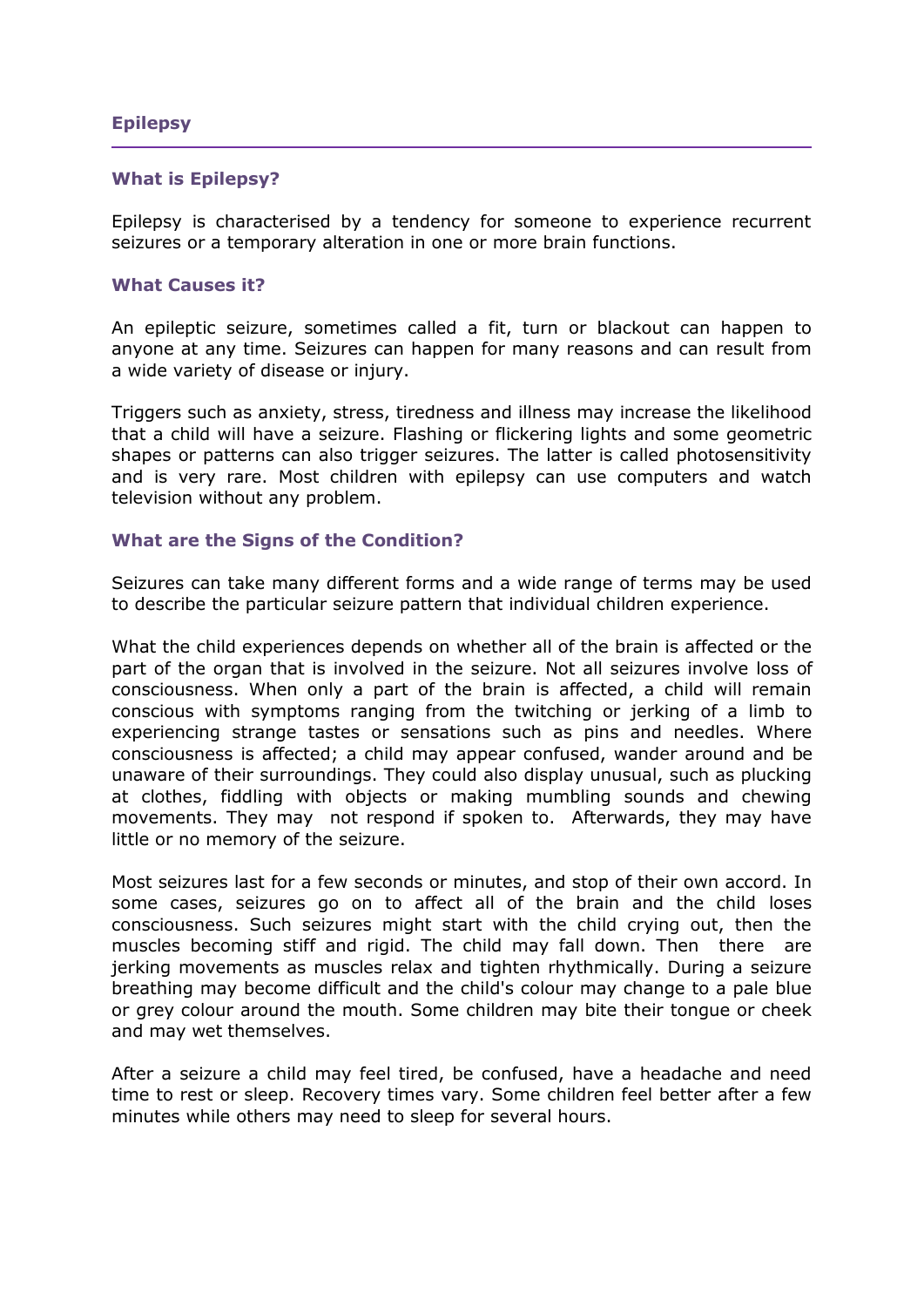Another type of seizure affecting all of the brain involves a loss of consciousness for a few seconds. A child may appear `blank' or `staring', and sometimes there will be fluttering of the eyelids. Such absence seizures can be so subtle that they may go unnoticed. They might be mistaken for daydreaming or not paying attention in class.

# **What is the Treatment for the Condition?**

The great majority of seizures can be controlled by anti-epileptic medication. It should not be necessary to take regular medicine during school hours.

# **What Arrangements are in Place at our School?**

# **Healthcare Plan**

An individual healthcare plan is needed when a pupil has epilepsy.

Parents and health care professionals should provide information to the school's Medication Coordinator so that it can be incorporated into the individual healthcare plan, detailing the particular pattern of an individual child's epilepsy. If a child experiences a seizure whilst at school, details should be recorded and communicated to parents including:

- any factors which might possibly have acted as a trigger to the seizure  $-$  for example visual/auditory stimulation, anxiety or upset.
- any unusual 'feelings' which the child reported prior to the seizure
- the parts of the body demonstrating seizure activity, such as limbs or facial muscles
- the time when the seizure happened and its duration
- whether the child lost consciousness
- whether the child was incontinent

The above information will help parents to give the child's specialist more accurate information about seizures and their frequency. In addition, it should form an integral part of the school's emergency procedures and relate specifically to the child's individual healthcare plan. The healthcare plan should clearly identify the type or types of seizures, including descriptions of the seizure, possible triggers and whether emergency intervention may be required.

Children with epilepsy should be included in all activities. Extra care may be needed in some areas such as swimming or participating in science lessons. The Medication Coordinator should discuss any safety issues with the child and parents as part of the healthcare plan, and these concerns should be communicated to members of staff.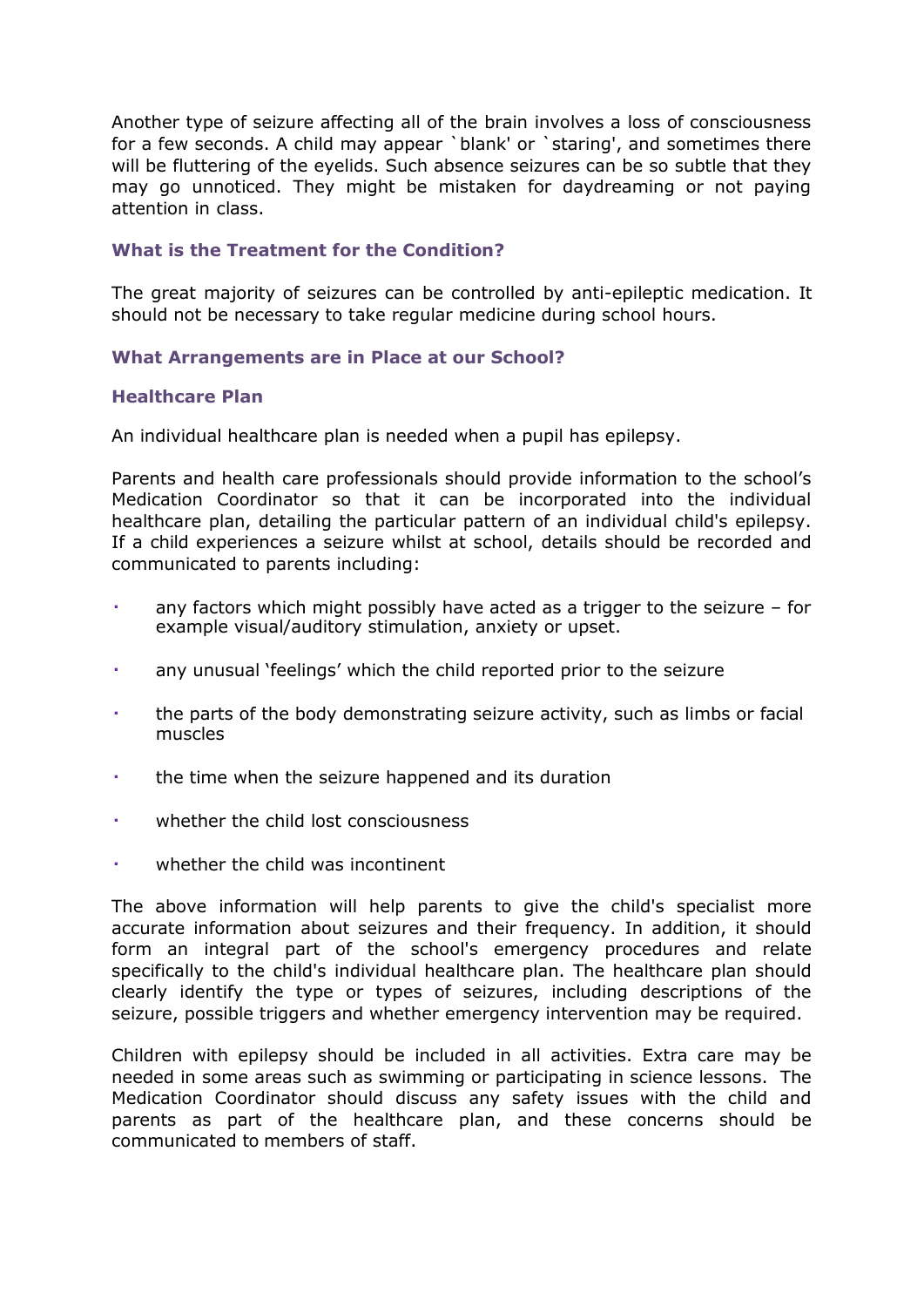# **Emergency Action**

Information regarding emergency management is given in Appendices 9 and 10. Appendix 10 covers the procedures to be followed with regard to first aid for all seizures, whilst Appendix 11 covers procedures to be followed if the casualty is known to have epilepsy and has been prescribed rectal diazepam.

An ambulance should be called during a convulsive seizure if:

- it is the child's first seizure
- the child has injured him/herself badly
- the child has problems breathing after a seizure
- a seizure lasts longer than the period identified in the child's healthcare plan
- a seizure lasts for five minutes and members of staff do not know how long the seizures usually last for a particular child
- there are repeated seizures, unless this is usual for the child, as described in the child's health care plan

During a seizure it is important to make sure the child is in a safe position, not to restrict a child's movements and to allow the seizure to take its course. Putting something soft under the child's head during a convulsive seizure will help to protect it from injury.

Nothing should be placed in the child's mouth. After a convulsive seizure has stopped, the pupil should be placed in the recovery position and a member of staff should stay with him/her until the child has fully recovered.

#### **Status Epilepticus**

Status epilepticus is a condition described as one continuous, unremitting seizure lasting longer than five minutes or recurrent seizures without regaining consciousness between them for greater than five minutes. It must always be considered a medical emergency.

A five minute seizure does not in itself constitute an episode of status and it may subsequently stop naturally without treatment. However, applying emergency precautions after the five minute mark has passed will ensure that prompt attention will be available if a seizure does continue. Such precautions are especially important if the child's medical history shows a previous episode of status epilepticus.

Any child not known to have had a previous seizure should receive medical assessment as soon as possible. Both medical staff and parents need to be informed of any events of this nature.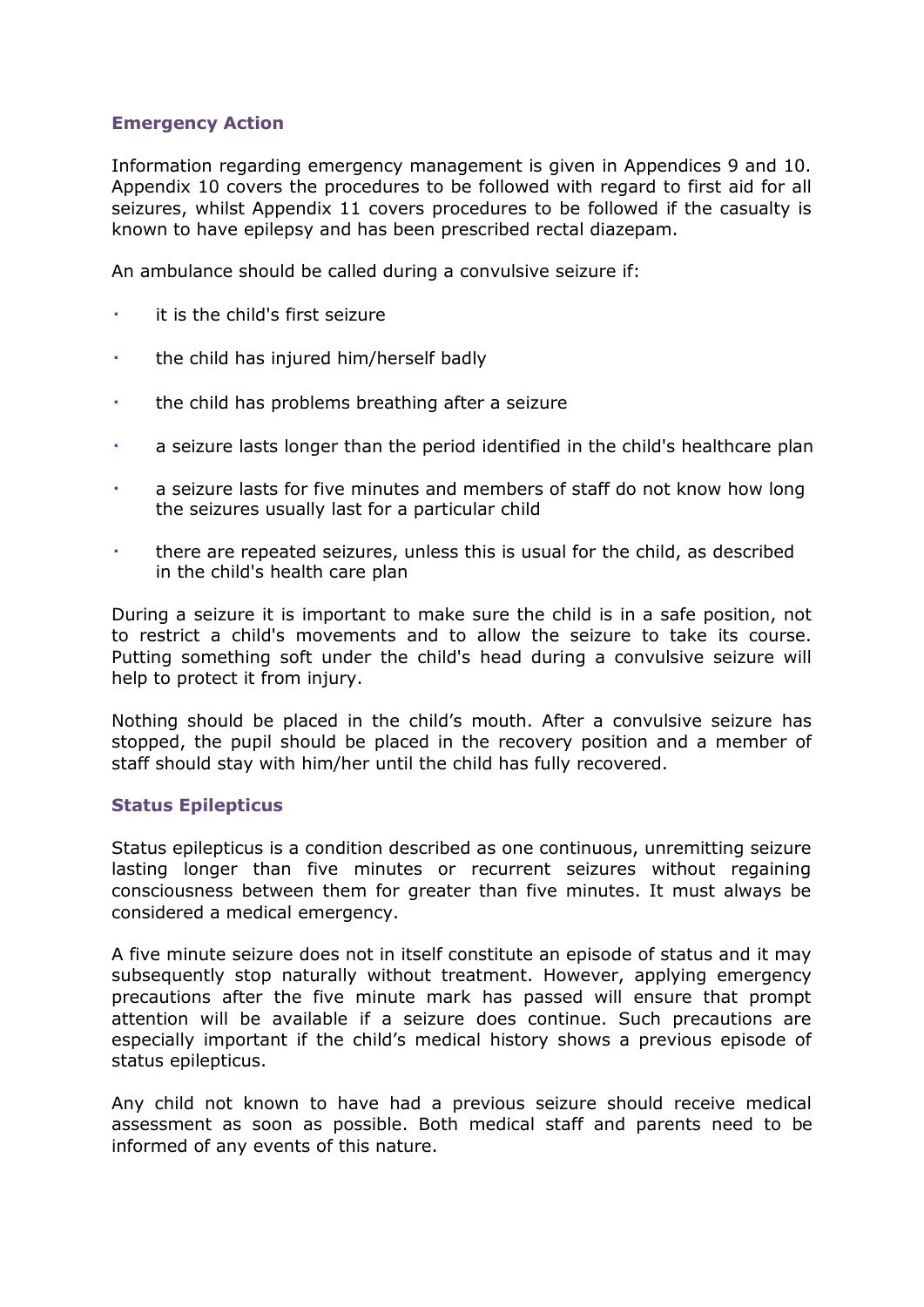# **Emergency Medication**

Two types of emergency medication are prescribed to counteract status, namely:

- Buccal (oromucosal) midazolam. This is the most common treatment for prolonged acute convulsive seizures, which is placed via syringe into the buccal cavity (the side of the mouth between the cheek and the gum).
- Rectal diazepam, which is given rectally (into the bottom). This is an effective emergency treatment for prolonged seizures.

These drugs are sedatives which have a calming effect on the brain and are able to stop a seizure. In very rare cases, these emergency drugs can cause breathing difficulties so the person must be closely watched until they have fully recovered.

Training in the administration of buccal midazolam and rectal diazepam is essential and is provided by the specialist nurse with clinical responsibility for the treatment of the particular child. Special training should be updated annually.

#### **Administration of Buccal Midazolam and Rectal Diazepam**

Any child requiring rectal buccal midazolam or diazepam should have his/her medication reviewed every year. As an additional safeguard, each child requiring buccal midazolam or rectal diazepam should have his/her own specific healthcare plan that will focus exclusively on this issue. All interested parties should be signatories to this document. An example is reproduced in Appendix 12.

Buccal midazolam and rectal diazepam can only be administered in an emergency if an accredited first-aider, trained in mouth to nose/mouth resuscitation, is easily accessible (that is only one or two minutes away). At least one other member of staff must be present as well.

Arrangements should be made for two adults to be present for such treatment, at least one of whom is the same sex as the child; this minimises the potential for accusations of abuse. The presence of two adults can also make it much easier to administer treatment. Staff should protect the dignity of the child as far as possible, even in emergencies.

Staying with the child afterwards is important as buccal midazolam and diazepam may cause drowsiness. Moreover, those who administer buccal midazolam and rectal diazepam should be aware that there could be a respiratory arrest. If breathing does stop a shake and a sharp voice should usually start the child breathing again; if this does not work it will be necessary to give mouth to mouth resuscitation.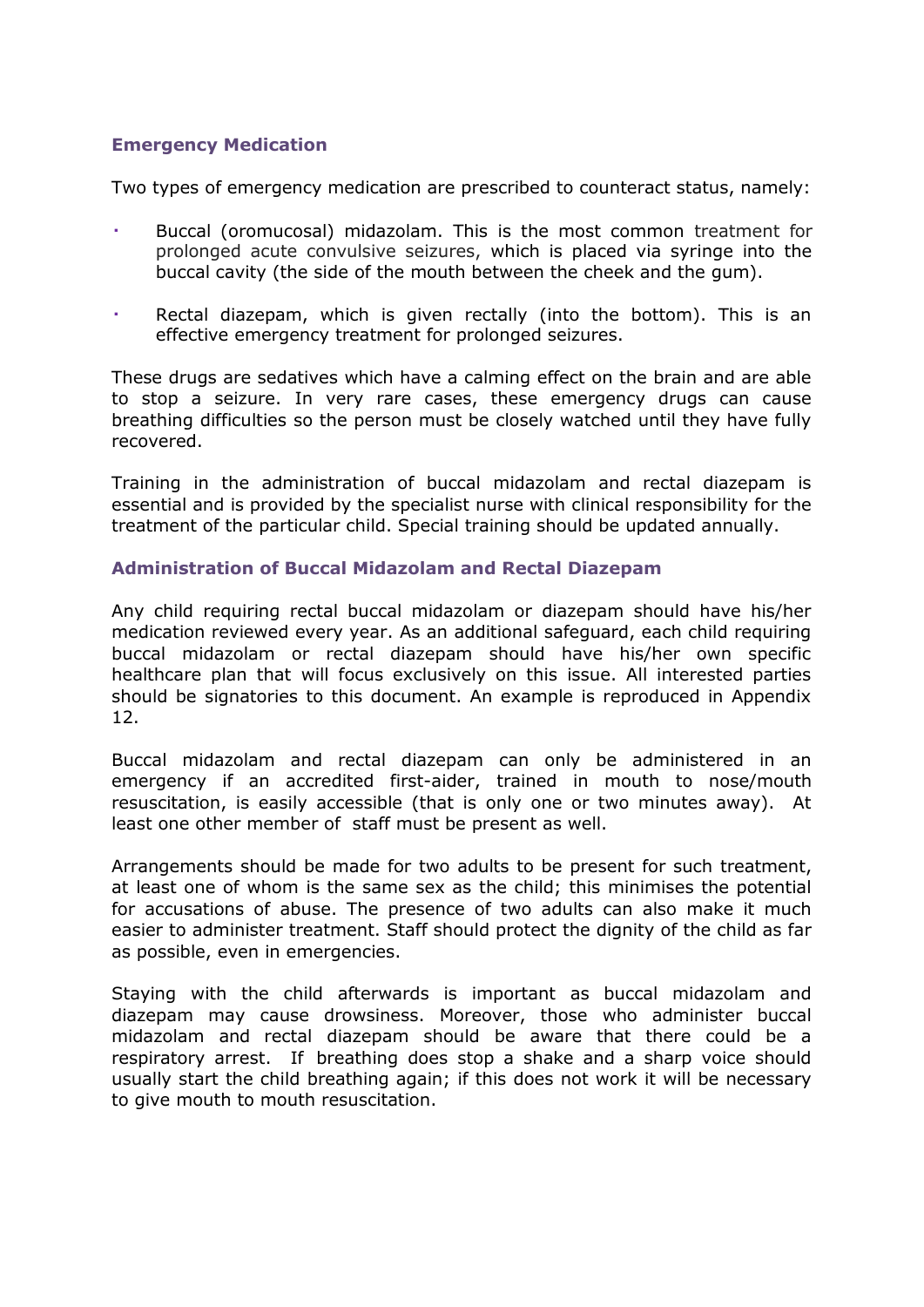#### <span id="page-39-0"></span>**Unacceptable Practice**

The DfE's statutory guidance makes it very clear that governing bodies should ensure that the school's 'Policy on Supporting Pupils with Medical Conditions' is explicit about what practice is not acceptable. Though most schools have for many years implemented exemplary practice to ensure that children with medical needs are fully supported, it is, nevertheless, recommended that they retain the information listed below which is taken from the DfE document. If nothing else, it will enable governors to demonstrate unequivocally to a scrutinising authority that they are not adhering to or advocating practices that are deemed unacceptable, prejudicial or which promote social exclusion.

Although school staff should use their discretion and judge each case on its merits whilst referencing the child's individual healthcare plan, it is not considered acceptable practice to:

- prevent children from easily accessing their inhalers and medication and administering their medication when and where necessary
- assume that every child with the same condition requires the same treatment
- ignore the views of the child or their parents; or ignore medical evidence or opinion (although this may be challenged)
- send children with medical conditions home frequently or prevent them from staying for normal school activities, including lunch, unless this is specified in their individual healthcare plans
- if the child becomes ill, send them to the school office or medical room unaccompanied or with someone unsuitable
- penalise children for their attendance record if their absences are related to their medical condition, such as hospital appointments
- prevent pupils from drinking, eating or taking toilet or other breaks whenever they need to in order to manage their medical condition effectively
- require parents, or otherwise make them feel obliged, to attend school to administer medication or provide medical support to their child, including assisting with toileting issues. No parent should have to give up working because the school is failing to support their child's medical needs
- prevent children from participating, or create unnecessary barriers which would hinder their participation in any aspect of school life, including school trips by, for example, requiring parents to accompany the child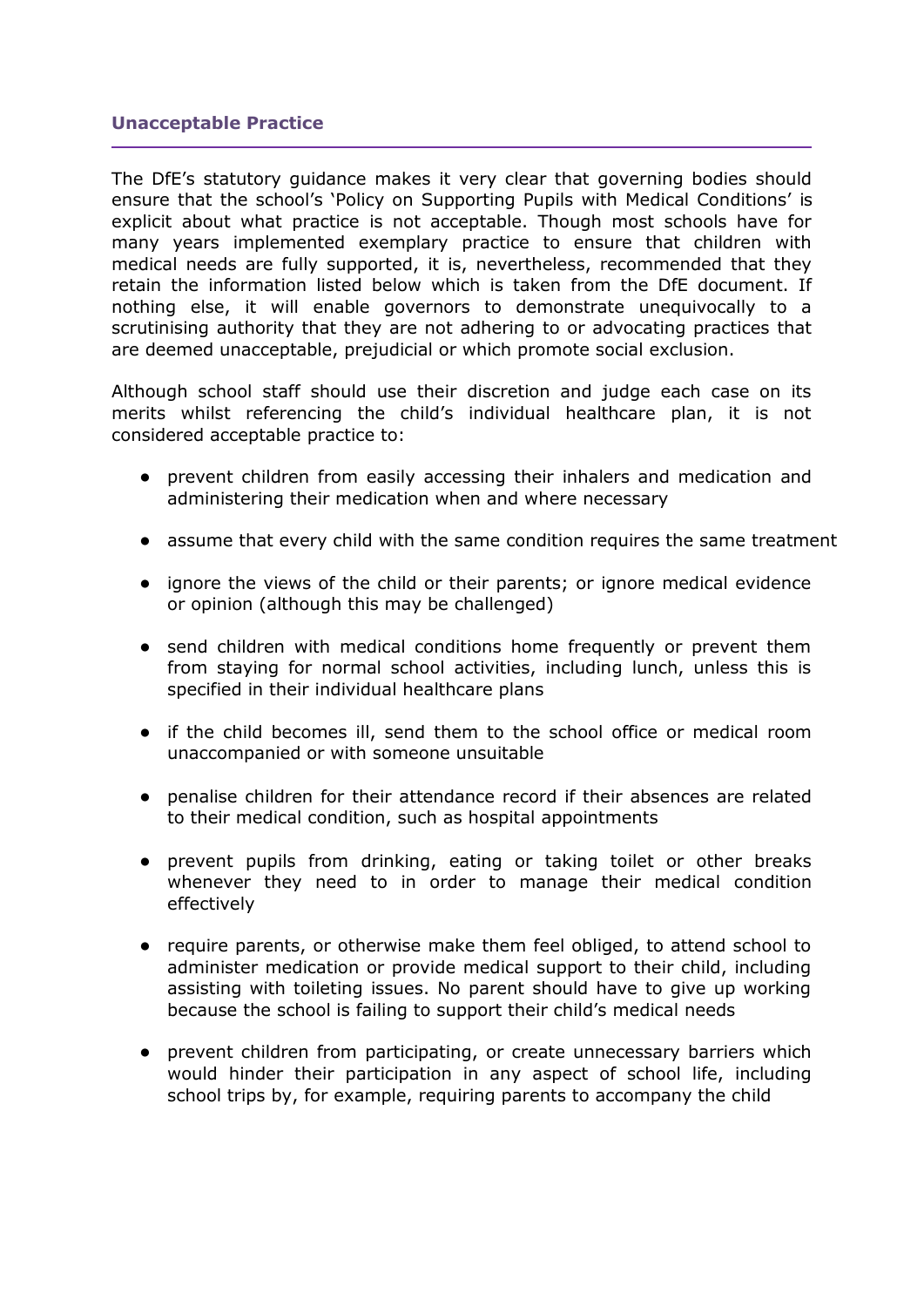## <span id="page-40-0"></span>**Complaints**

Similarly to the stance adopted above, the DfE's statutory guidance requires that governing bodies ensure that the school's policy is crystal clear. It needs to set out how complaints concerning the support provided to pupils with medical conditions may be made and how they will be handled.

Should parents or pupils be dissatisfied with the support provided they should discuss their concerns directly with the school. If, for whatever reason, this does not resolve the issue, they may make a formal complaint via the school's existing complaints procedure.

COVID -19 Addendum

All pupils with specific health needs which are adversely affected by COVID-19 will be assigned a Risk Assessment plan - October 2021